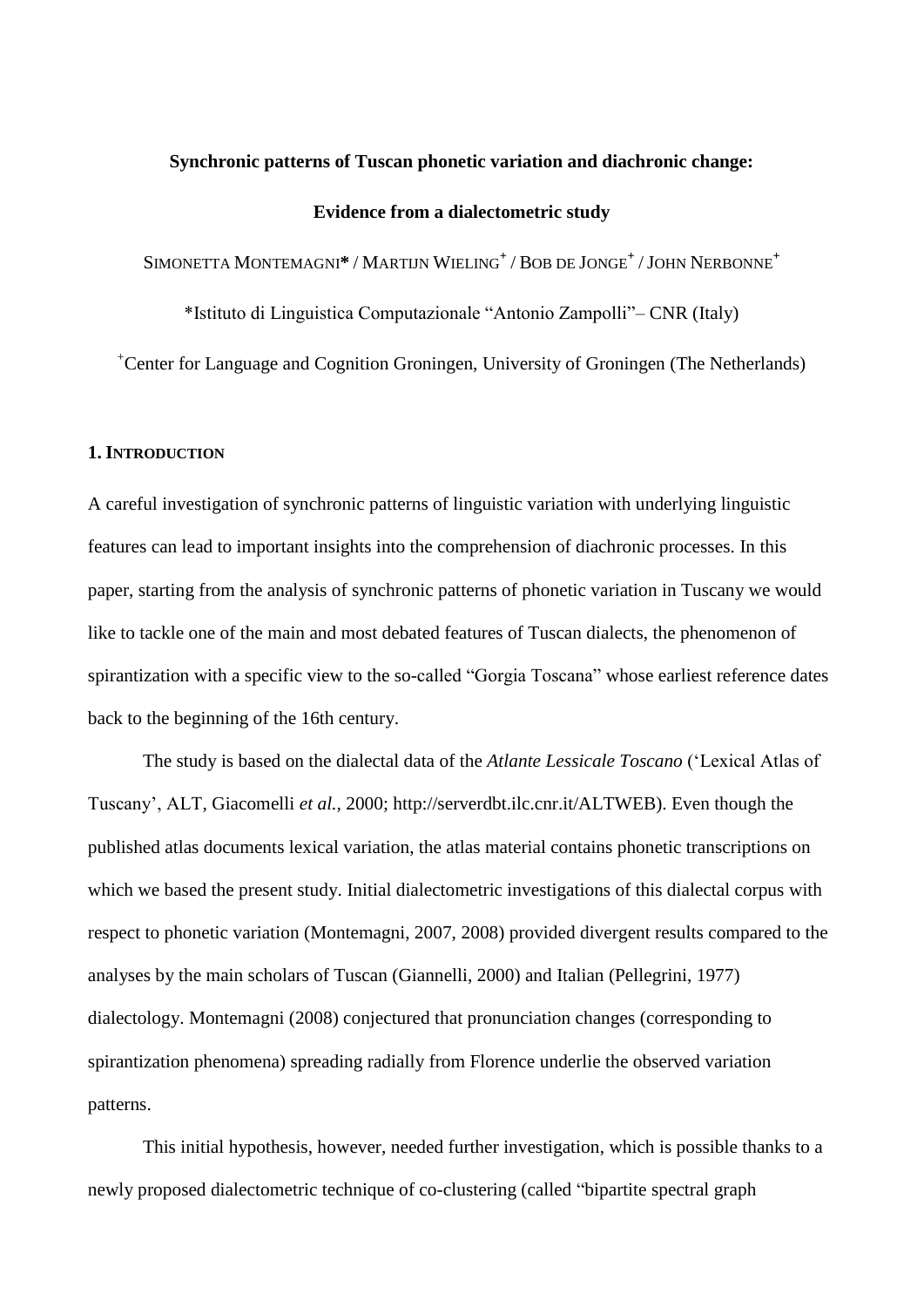partitioning") advanced by Wieling and Nerbonne (2010, 2011). This technique identifies groups of dialects on the basis of the aggregate analysis of a large corpus of dialectal data and simultaneously reconstructs the underlying linguistic basis. Through this technique it is possible to understand which factors underlie the identified patterns of variation, the role played by each of them and their interaction. Montemagni *et al.* (forthcoming) apply the hierarchical spectral partitioning (of bipartite graphs) to the ALT dialectal corpus. Their results helped gain insight into the nature of phonetic variation in Tuscany, by simultaneously providing a classification of dialectal varieties and their underlying linguistic basis. In particular, they demonstrate that patterns of phonetic variation in Tuscan dialects appear to be mainly due to spirantization phenomena, which originally arose in Florence and spread rapidly geographically and generalized phonologically.

The present study is aimed at further investigating spirantization phenomena across Tuscany with the final goal of exploring whether and how diatopic linguistic variation, which is detected in a synchronic dialectometric analysis, can be used to shed light on diachronic phonetic processes. On the methodological side, this study gave us the opportunity to assess the impact of a contextualised representation of sound correspondences in tracking down the evolution and diffusion of phonetic phenomena (in this case, spirantization).

#### **2. THE** *GORGIA TOSCANA*

The phenomenon commonly known as *Gorgia Toscana* (literally,"Tuscan throat", henceforth referred to as Tuscan *gorgia*) is a phonetic process belonging to the general class of lenitions, i.e., consonantal weakening phenomena. In particular, it refers to the intervocalic weakening of the voiceless stop consonants /p/, /t/ and /k/ taking the form of spirantization to  $[\phi]$ ,  $[\theta]$ , and  $[x/h]$ respectively, none of which occur in the consonant inventory of Italian. The spirantization of /k/ and /t/ can even extend as far as deletion. Tuscan *gorgia* typically occurs intervocalically, both within and across words in continuous speech. Typical *gorgia* examples include

 $\lceil \frac{1}{2} \cdot \frac{1}{2} \cdot \frac{1}{2} \cdot \frac{1}{2} \cdot \frac{1}{2} \cdot \frac{1}{2} \cdot \frac{1}{2} \cdot \frac{1}{2} \cdot \frac{1}{2} \cdot \frac{1}{2} \cdot \frac{1}{2} \cdot \frac{1}{2} \cdot \frac{1}{2} \cdot \frac{1}{2} \cdot \frac{1}{2} \cdot \frac{1}{2} \cdot \frac{1}{2} \cdot \frac{1}{2} \cdot \frac{1}{2} \cdot \frac{1}{2} \cdot \frac{1}{2} \cdot \frac{1}{2} \cdot \frac{1}{2} \cdot \frac{1}{2} \cdot \$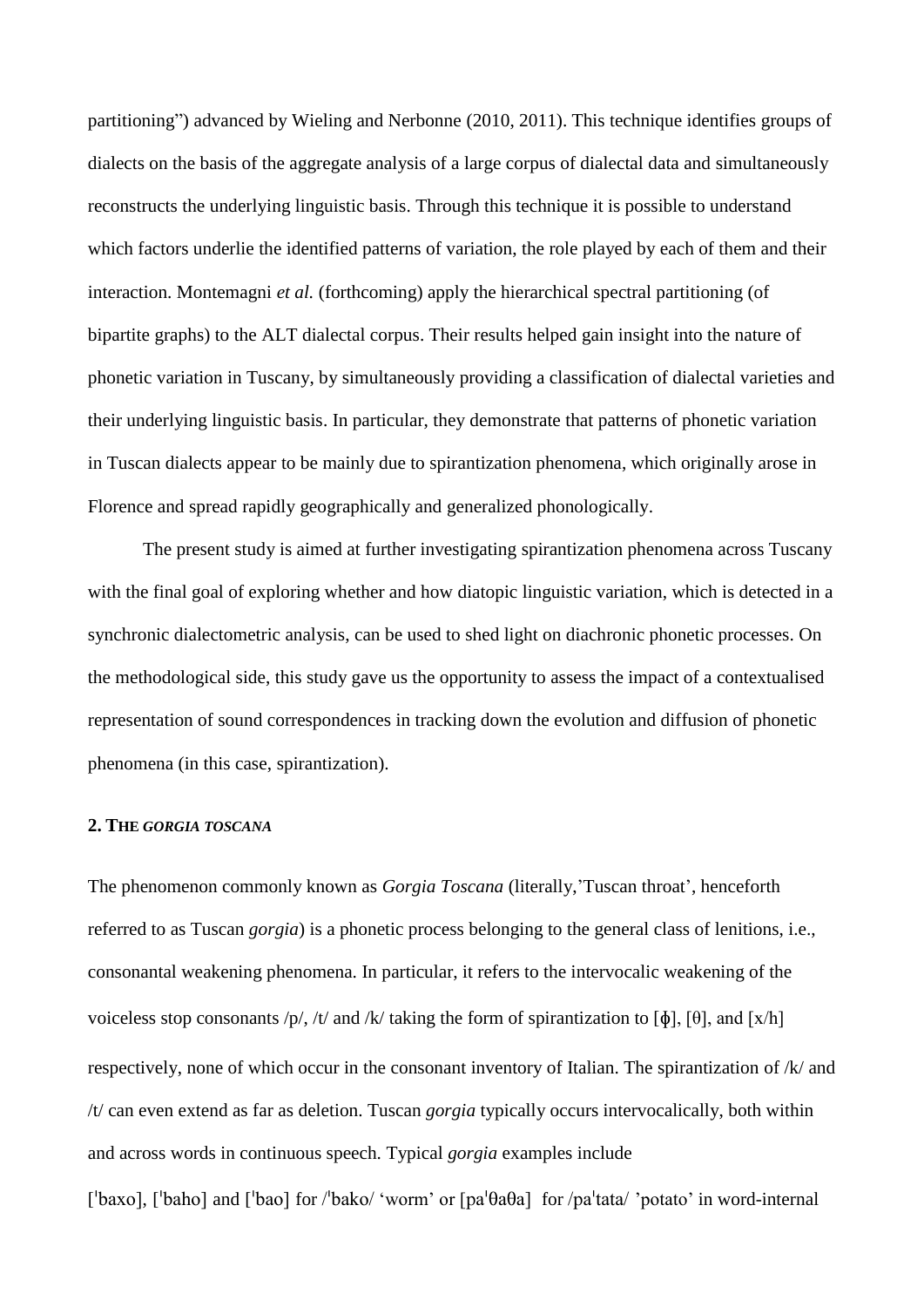position, as well as  $\lceil \ln \cdot \frac{x}{a} \rceil$ ,  $\lceil \ln \cdot \frac{x}{a} \rceil$  and  $\lceil \ln \cdot \frac{x}{a} \rceil$  for  $\lceil \ln \cdot \frac{x}{a} \rceil$  and  $\lceil \ln \cdot \frac{x}{a} \rceil$  in sandhi (across the word boundary).

Extensive variation in the frequency and extent of spirantization of  $/p/$ ,  $/t/$  and  $/k/$  is reported in the literature since the beginning of the 20th century. According to Rohlfs (1930) and Hall (1949), the geolinguistic extension of spirantization varies across the involved consonants: /k/ is affected in a wider area than /t/, which is in turn subject to spirantization over a larger area than /p/. Giannelli and Savoia (1978) report that Florentine speakers experience decreasing difficulty in pronouncing /k/, /t/ and /p/ respectively, thus reflecting decreasing levels of spirantization for/k/, /t/ and /p/, respectively. Bafile (1997) reports that the occurrence of less spirantized (or nonspirantized) forms becomes more frequent, passing from the velar to the dental, and then to the labial. Sorianello (2001) finds that /k/ is the primary target of the *gorgia*, followed in frequency by /t/ and /p/. The observed asymmetry in presence and extent of synchronic spirantization is also reported to hold diachronically. Izzo (1972) provides evidence that velars spirantized at least several generations before non-velars did.

Original Tuscan *gorgia* was accompanied by a rapid spread of spirantization through the Tuscan consonants, i.e. spirantization of /p/, /t/ and /k/ was extended to non-intervocalic contexts as well as to voiced stops /b/, /d/, /g/. Giannelli and Savoia (1978), Marotta (2001) and Sorianello (2001) all note that the voiced stops  $/b/$ ,  $/d/$  and  $/g/$  are also involved in the process of weakening, surfacing as [ $\beta$ ],  $\delta$ ], and  $\lceil \frac{\gamma}{\hbar} \rceil$ . See, for instance,  $\lceil \frac{\dagger}{\hbar} \frac{\dagger}{\delta} \rceil$  for  $\ell$  dado/ 'dice' or  $\lceil \frac{\dagger}{\hbar} \frac{\dagger}{\hbar} \frac{\dagger}{\hbar} \frac{\dagger}{\hbar} \frac{\dagger}{\hbar} \frac{\dagger}{\hbar} \frac{\dagger}{\hbar} \frac{\dagger}{\hbar} \frac{\dagger}{\hbar} \frac{\d$ /la 'qamba/ 'the leg'. Note that in this case, the resulting surface realizations do not occur in the Italian consonant inventory. Note further, however, that the presence and extent of spirantization of /b d g/ differ significantly when compared to their voiceless counterparts. Diachronically, spirantization of /b d g/ appeared later than voiceless stop spirantization; diatopically, it shows a much more restricted diffusion throughout the region.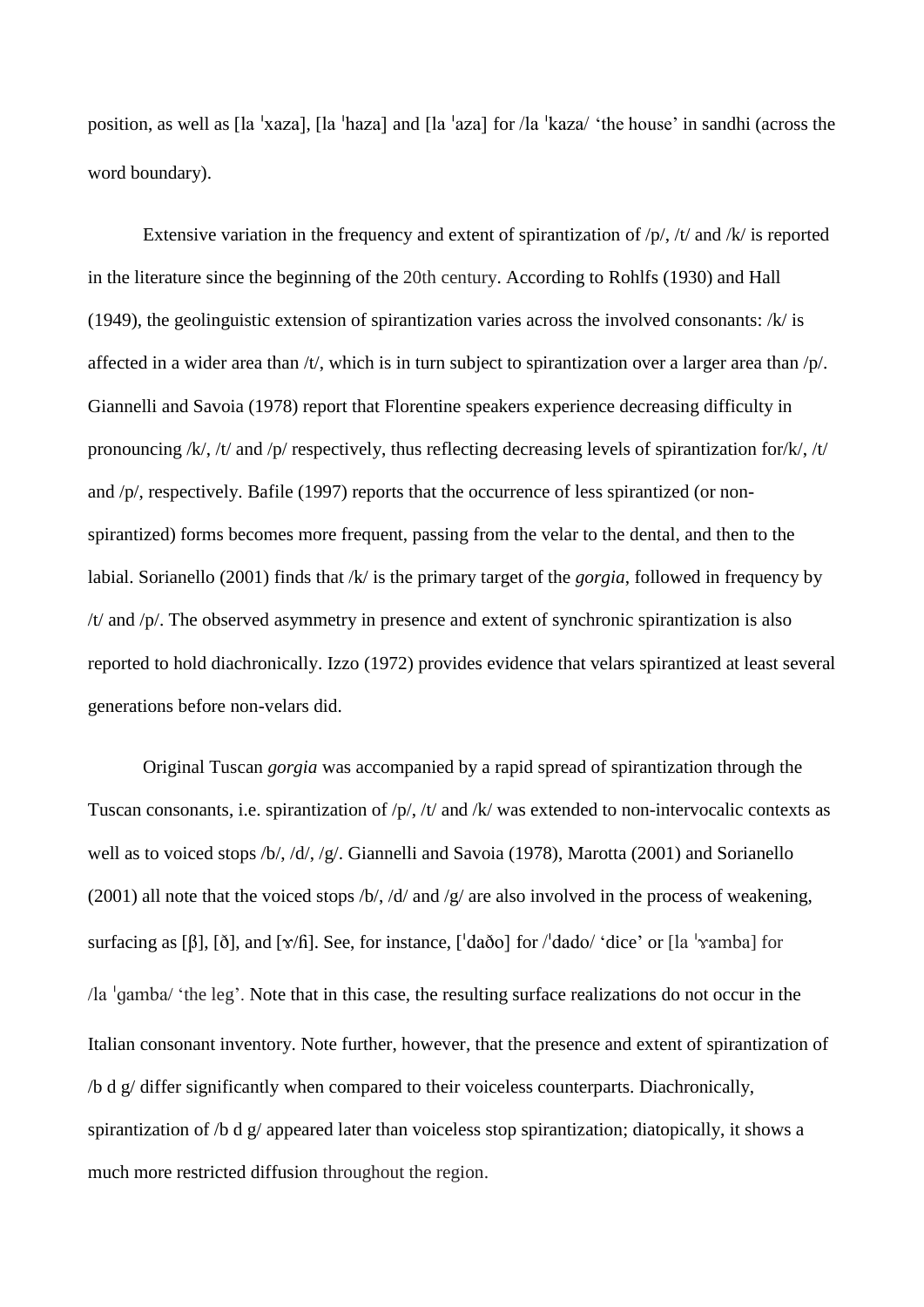Tuscan *gorgia* is far from being an obligatory rule. Acoustic studies performed by Marotta (2001) and Sorianello (2001) show that stops do, in fact, surface among the allophonic variants. This fact combined with the asymmetric distribution of spirantization phenomena across Tuscan consonants shows that Tuscan *gorgia* presents itself as a gradient process exhibiting rich variation, both diachronically and synchronically; in the synchronic domain further variation is found, diatopically and also socially (Giannelli and Savoia, 1978, 1980).



Figure 1 – Geographic diffusion of Tuscan *gorgia*

With respect to the origin of Tuscan *gorgia*, different attempts have been put forward in the literature to justify and explain it, both substratist or anti-substratist in character. In more recent studies, the substratist hypothesis has been rejected (Hajek, 1996). Instead, Tuscany is placed squarely within the framework of ordinary consonantal weakening in Romània (the Romance languages). Within this context, Tuscan *gorgia* is increasingly accepted as a local and innovative natural phenomenon spreading from the influential center of Florence, traditionally viewed as the epicenter, in all directions (as depicted in Figure 1). From Florence, the *gorgia* spreads along the entire Arno valley, losing strength closer to the coast. It is also present to some extent in the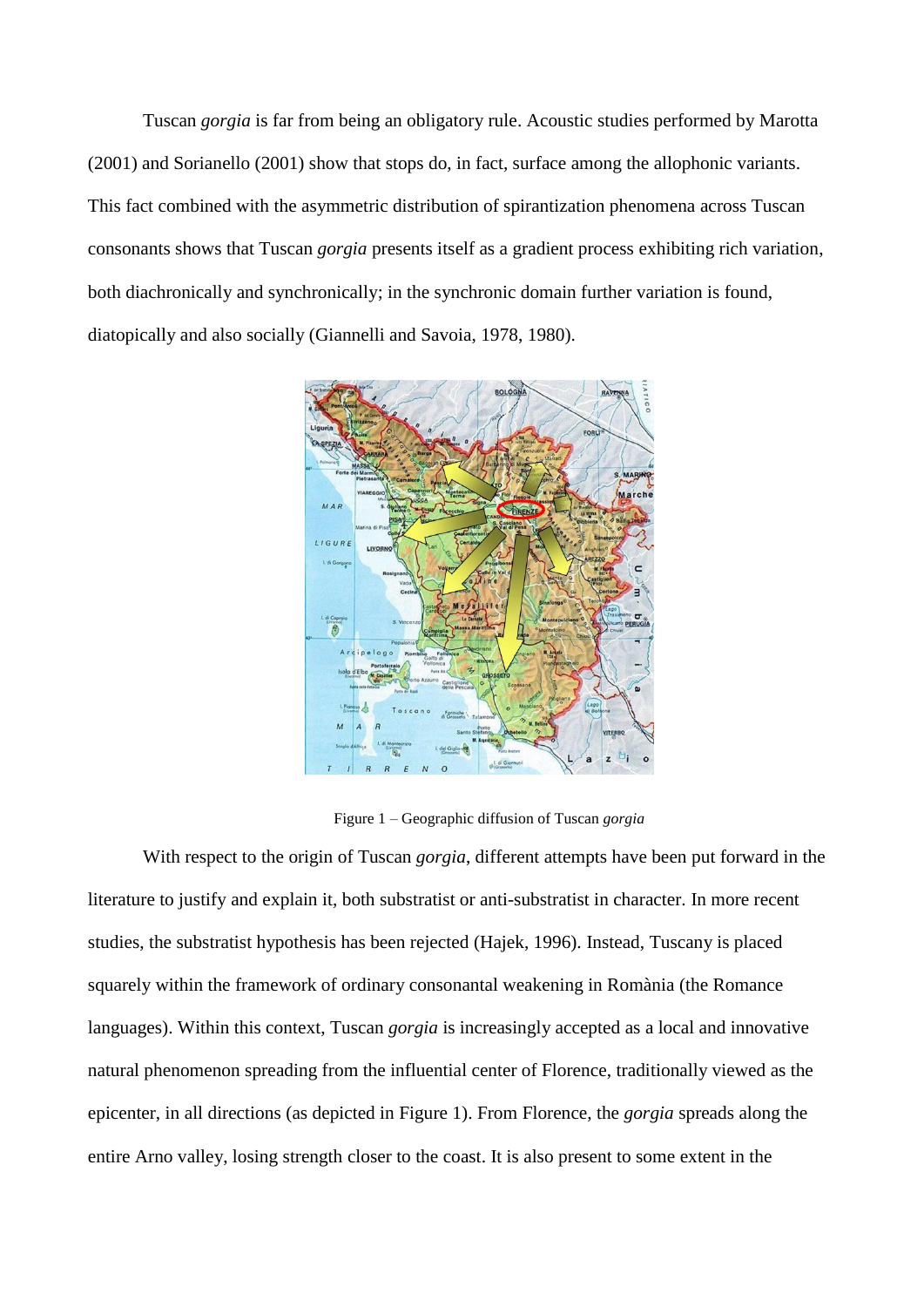northwest and the northeast, with the Apennines representing the northern border of the phenomenon, as well as in Siena and further south (but not in far southern Tuscany).

Last but not least, a terminological remark is in order here. A careful distinction must be made between the term *gorgia*, traditionally referring only to the voiceless spirantization of intervocalic /k t p/, and the more generic term "spirantization" which can affect any consonantal phoneme in any type of context.

#### **3. THE DATA SOURCE**

<u>.</u>

# 3.1. The *Atlante Lessicale Toscano*

ALT is an especially designed linguistic atlas in which dialectal data have both a diatopic and diastratic characterization. The adjectives qualifying this linguistic atlas in its name are "lexical" and "Tuscan". ALT is lexical in the sense that its main focus is on lexico-semantic variation, but this did not preclude its containing valuable information with respect to phonetic variation. ALT is Tuscan in the sense that it is a regional atlas focusing on dialectal variation throughout Tuscany, a region where both Tuscan and non-Tuscan<sup>1</sup> dialects are spoken. ALT data were collected between 1974 and 1986 from 2,193 speakers who were first selected with respect to a number of parameters including age, socio-economic status, education and culture and who were then each asked 745 questions.

In ALT, each dialectal item is assigned different levels of representation organized in layers of progressively decreasing detail going from phonetic transcription to different levels of orthographic representations (Cucurullo *et al.* 2006). For this study, we focused on phonetic transcription2 and the normalized (orthographic) representation levels, where the latter was useful

 $<sup>1</sup>$  This is the case for dialects in the north, namely Lunigiana and small areas of the Apennines (so-called Romagna</sup> Toscana), which belong to the group of Gallo-Italian dialects.

<sup>&</sup>lt;sup>2</sup> The phonetic alphabet used in the ALT project was a geographically specialized version of the "Carta dei Dialetti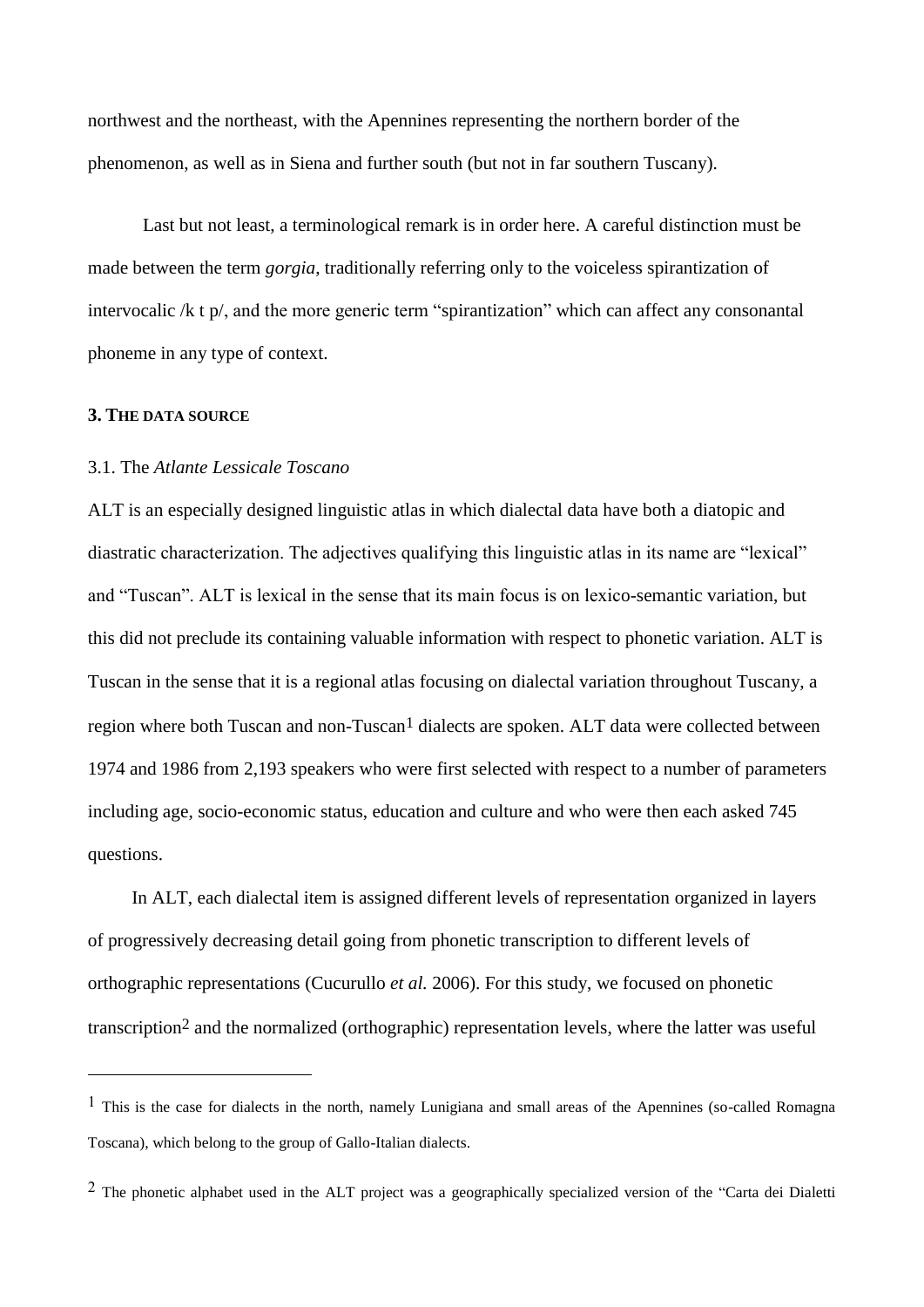for its elimination of the effects of productive phonetic processes even while representing distinct morphological (both inflectional and derivational) variants. To illustrate this more concretely, phonetic variants originating from spirantization or voicing phenomena such as  $[skja'tf:a\theta a]$  or Iskia<sup>'</sup>tf:ada] are both assigned the same normalised form, i.e. *schiacciata*, whereas words such as [skja $tf$ :ata] (singular) and [skja $tf$ :ate] (plural) as well as [skjat $f$ :a $'t$ **ina**] (diminutive) are all assigned distinct normalized forms.

The alignment of the different representation levels was exploited to automatically extract all phonetic variants (henceforth, PV) of the same normalized form (henceforth, NF). Due to the features of the ALT normalized representation, a study based on the analysis of PVs of the same NF should document only genuine phonetic processes, without interference from any other linguistic description level (e.g. morphology).

# 3.2. The experimental dataset

1

For the specific concerns of this study, we used ALT dialectal data in a somewhat peculiar way: namely, we started from the attested phonetic variants which were elicited from speakers for lexicosemantic purposes (see above) without any a priori phonetically-driven selection. Szmrecsanyi (submitted) argues that compared to linguistic atlas material dialectal corpora yield a more realistic linguistic signal, with two main advantages. First, they provide graded frequency information better matching the perceptual reality of linguistic input than discrete atlas classifications. Second, while the atlas signal is non-naturalistic, metalinguistic, and competence-based in nature, text corpora provide more direct, performance-based access to language. In order to reduce some of the inherent problems of atlas data we used lexical answers to questionnaire items organised by type (corresponding to the normalised form) to infer the production frequency of specific phonetic features as a proxy for their salience in determining the observed patterns of phonetic variation.

Italiani" (CDI) transcription system. For this study, the whole ALT corpus of phonetically transcribed data was converted to the International Phonetic Alphabet (IPA).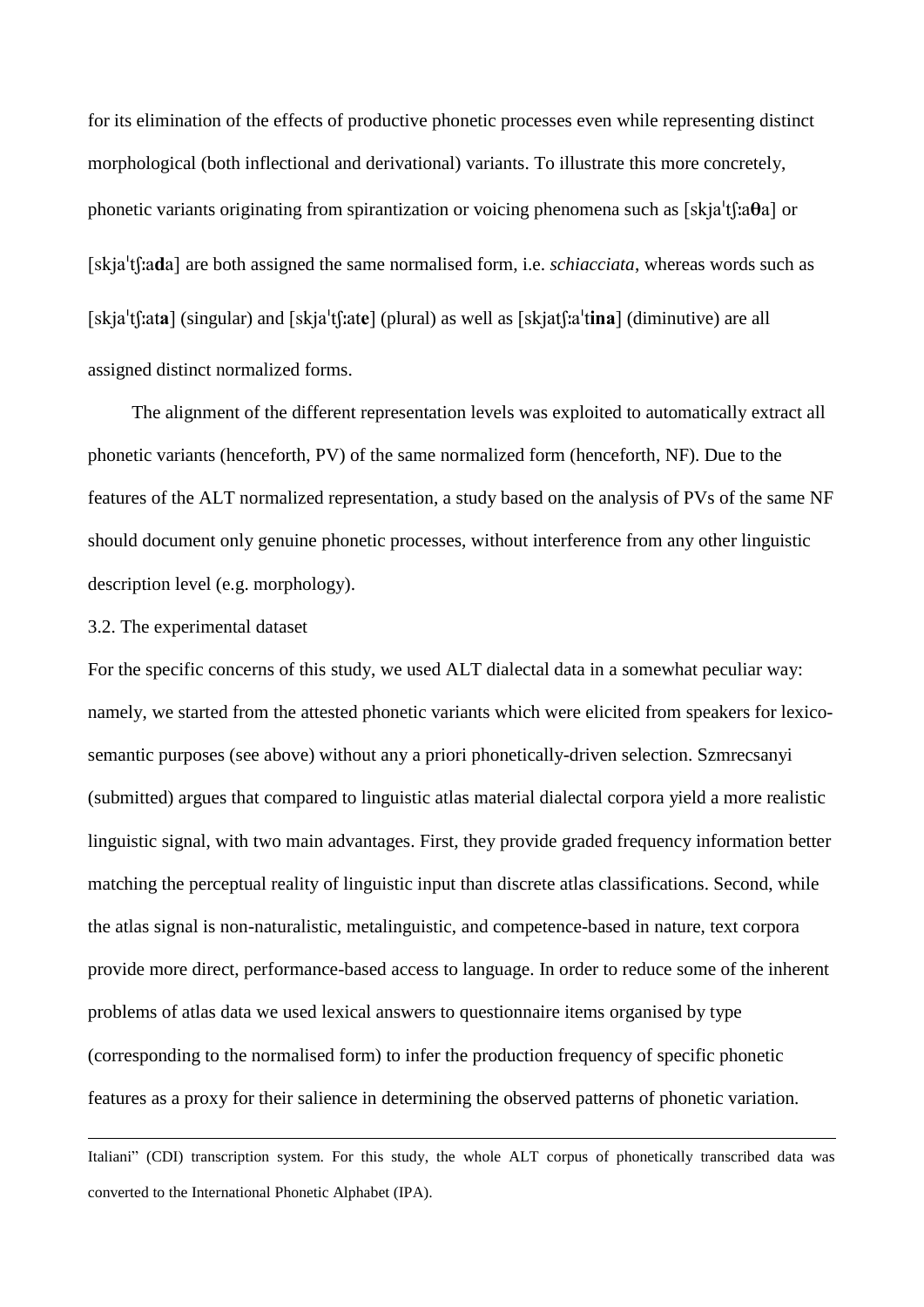However, in this way one of the main advantages of atlas-based studies, i.e. the areal coverage of collected dialectal evidence, can no longer be taken for granted. This potential problem was overcome by enforcing a minimal areal coverage threshold for what concerns the selection of NFs (see below).

In particular, data selection from the ALT dialectal corpus was carried out by combining linguistic and geographical criteria. With respect to the former, only nouns and adjectives were selected,  $3$  attested either as single words or as multi-word expressions.<sup>4</sup> Phonetic variability represented the other linguistic criterion on the basis of which we performed data selection. The number of phonetic variants associated with the same NF was enforced to range between a minimum of 5 and 34 (in ALT, this is the maximum number of PVs associated with the same NF). Geographical criteria were concerned with a) the network of the locations investigated which was restricted to the 213 (out of the 224) locations where Tuscan dialects are spoken and b) the areal coverage of selected NFs, which was required to be higher or equal to 100 (out of 213) locations. The resulting experimental dataset was composed of 444 NFs (covering the 4.64% of the whole set of diatopically varying NFs) including a total of 502,799 phonetic variant tokens.

Since we did not know in advance whether the selected sample of 444 NFs with associated phonetic variants was representative of the whole set of NFs having at least two PVs attested in at least two locations (used by Montemagni, 2008), we measured the correlation between phonetic distances in the overall dataset and in the sample selected, which turned out to be very high  $(r =$ 0.994). It follows that the sample selected can be reliably exploited to study phonetic variation across Tuscany.

1

 $3$  As in ALT verbal answers represented by different inflected forms are not always explicitly marked, verbs were excluded from the experimental dataset to prevent potential noise deriving from verbal morphology.

<sup>4</sup> Note that multi-word expressions selected were represented by "frozen" word combinations, showing no variability due to the insertion/deletion of constituents.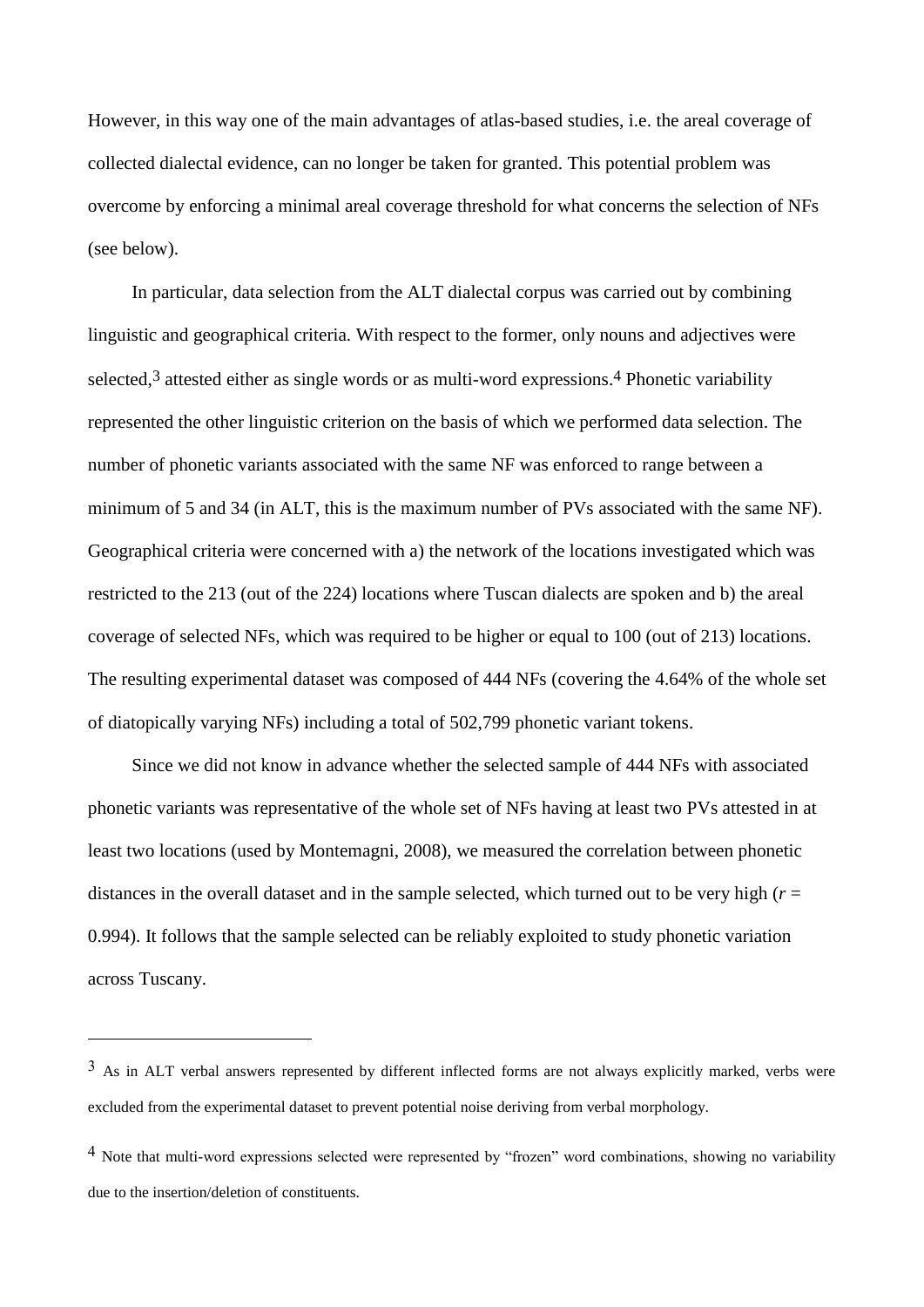Since the analysis method proposed (see Section 4.1) is based on the comparison between PVs collected through fieldwork and their phonetic realization in a reference variety, the experimental dataset underlying this study also includes the phonetic transcription of the selected NFs according to standard Italian pronunciation.

# **4. METHODS**

<u>.</u>

#### 4.1. Obtaining sound correspondences

In order to obtain sound correspondences (henceforth, SCs) linking the dialectal allophone with its realization in our reference variety (standard Italian), we aligned the phonetic variants with their phonetically transcribed standard counterpart. We obtained the alignments using an adapted Levenshtein algorithm (Levenshtein 1965). The standard Levenshtein algorithm obtains the alignment between two strings by minimizing the number of deletions, insertions and substitutions needed to transform one string into the other. For example, the Levenshtein distance between the standard and a dialectal realization of *albicocca* 'apricot' is 2, since we need two operations (one substitution and one deletion) as shown below.

| Standard Italian |  |  |  | albikoka |  |
|------------------|--|--|--|----------|--|
| Putignano        |  |  |  | arbi oka |  |
|                  |  |  |  |          |  |

Instead of the standard Levenshtein algorithm which assigns the same cost to substitutions involving similar sounds (such as [u] and [o) as opposed to different sounds (such as [a] and [i]), we used a version which employs automatically determined segment distances based on Pointwise Mutual Information (PMI; Church and Hanks, 1990). This method was introduced by Wieling *et al.* (2009) and found to yield superior alignments as well as acoustically sensible sound correspondences (Wieling *et al.*, to appear).5 As multiple speakers were interviewed in every

<sup>5</sup> For the technical details of the procedure, we refer to Wieling *et al.* (to appear).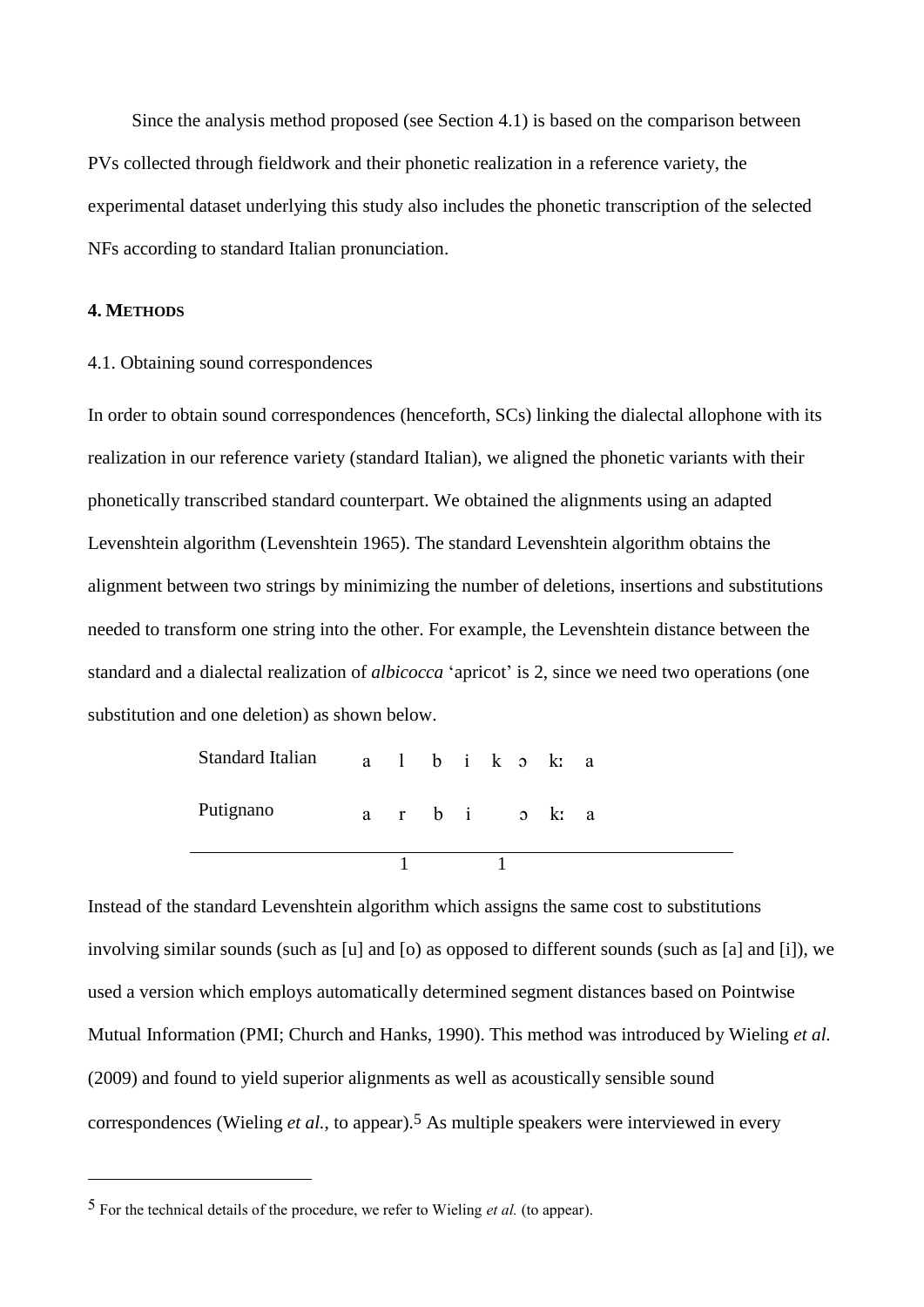location, we used the most frequent phonetic variant as representative of all attested PVs for every normalized form.

As we are interested in spirantization in this study, we focus on phonetic correspondences involving both identical and non-identical segments, also including insertions and deletions, with a stop on the reference (standard) side and with either an occlusive or a spirantized (including absent) realization on the allophonic (dialectal) side.

As in the ALT dataset the same sound correspondence could originate from different phonetic processes, Montemagni *et al.* (forthcoming) in their initial investigation of the ALT dataset enriched the representation of the sound correspondences with contextual information. In this study, we follow their approach and for each sound correspondence we identify the left and right (single segment) context. We use a rough context, as we only distinguish consonants, vowels, semi-vowels, gaps (i.e. for an insertion or deletion) and the word boundary (i.e. for the first and last segment of a word). For example, the SC /k/:[-] (i.e. the [-] indicates a gap) in the alignment above is recorded as V/ $k/V$ : V[-]V. This indicates that there are vowels to the left and right of both  $k/$  and [-]. This enriched representation of sound correspondences is crucial in the framework of the present study focusing on the propagation of a specific phonetic process (spirantization) across different types of context in Tuscan dialects.

After obtaining the sound correspondences, we count the frequency of each of these. We normalize these values by dividing by the number of words whose alignments include the specific sound correspondence, as not all words are attested in every variety. The normalized frequencies are stored in a matrix (exemplified in Table 1), where rows represent locations and the columns distinct (contextualized) sound correspondences.

Table 1 – Excerpt of the matrix with locations x sound correspondences

|                     | V/k/V:V[x]V | V/k/V:V[k]V | $V/k/V:VI-IV$ | V/k/V:V[h]V |
|---------------------|-------------|-------------|---------------|-------------|
| Pieve Santo Stefano | 0.0000      | 0.0593      | 0.0000        | 0.0000      |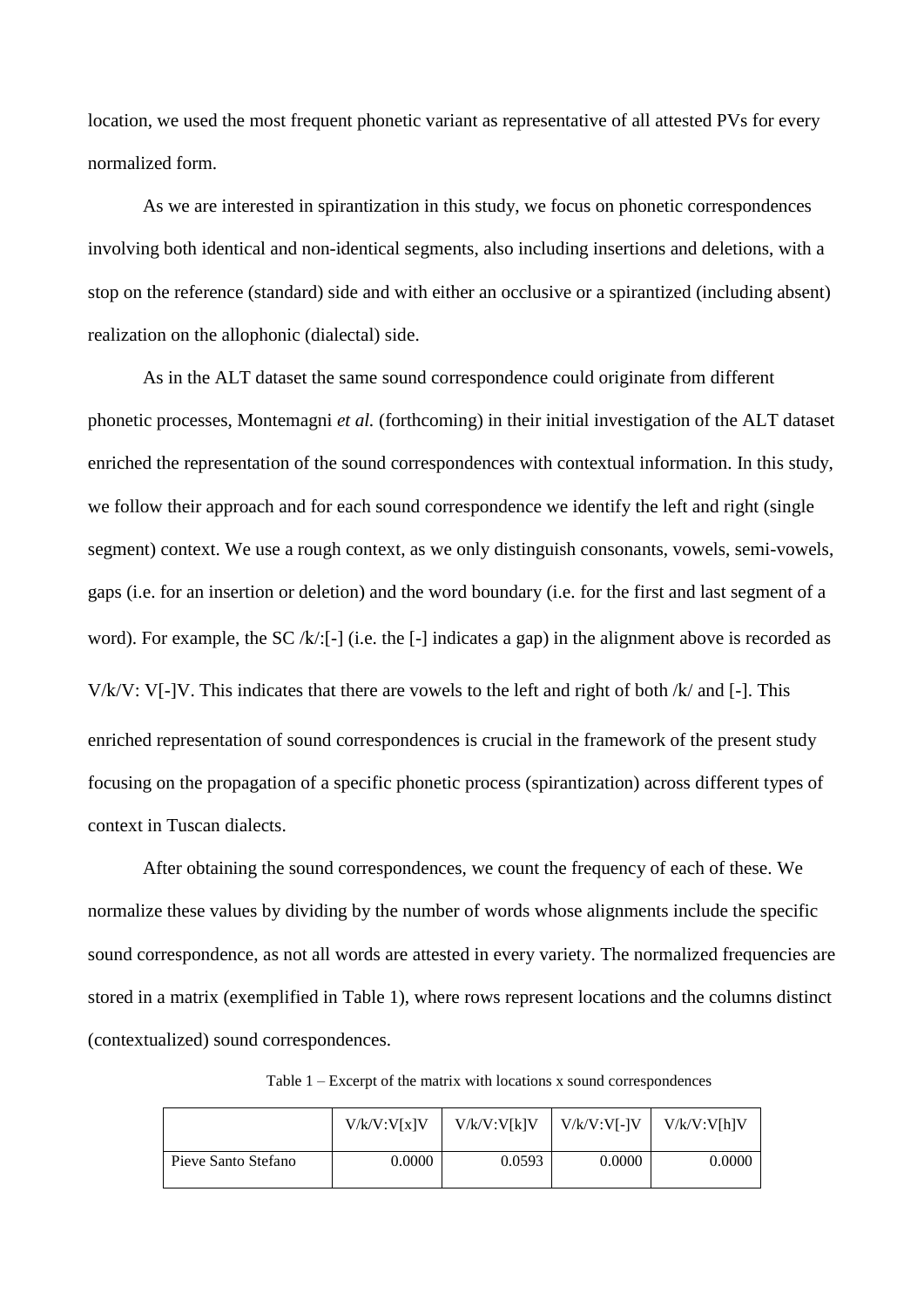|                      | V/k/V:V[x]V | V/k/V:V[k]V | $V/k/V:V[-]V$ | V/k/V:V[h]V |
|----------------------|-------------|-------------|---------------|-------------|
| Anghiari             | 0.0000      | 0.0683      | 0.0000        | 0.0000      |
| Antignano            | 0.0000      | 0.0132      | 0.0219        | 0.0219      |
| Rosignano Marittimo' | 0.0181      | 0.0090      | 0.0226        | 0.0136      |
| Cecina'              | 0.0000      | 0.0000      | 0.0000        | 0.0528      |

This matrix is then used as input for the approach (illustrated below) we employ to cluster locations together with their characteristic sound correspondences.

4.2. Clustering sound correspondences and locations simultaneously

We use hierarchical spectral partitioning of bipartite graphs (Wieling and Nerbonne, 2010) to *simultaneously* identify the geographical clusters as well as their characteristic phonetic features in the ALT dataset. A bipartite graph has two sets of vertices (representing locations and sound correspondences) and a set of edges connecting vertices from one set to the other (i.e. an edge represents the occurrence of a sound correspondence in a location). By calculating the singular value decomposition (SVD) of the input matrix and repeatedly applying the *k*-means (with *k* equals 2) algorithm to these results, a hierarchical clustering is obtained in which sound correspondences are clustered together with locations. The mathematical details of the procedure are discussed in detail by Wieling and Nerbonne (2010).

Following Montemagni *et al.* (forthcoming), we scaled all columns of the input matrix (see above) between zero and one, to ensure that every sound correspondence was equally important. After applying the hierarchical spectral partitioning method to this scaled input matrix, we obtain a hierarchical clustering where locations are clustered together with the sound correspondences. 4.3. Determining the most important sound correspondences for every cluster

The hierarchical spectral partitioning method yields many sound correspondences in every geographical cluster. To identify the most important ones, we use the method introduced by Wieling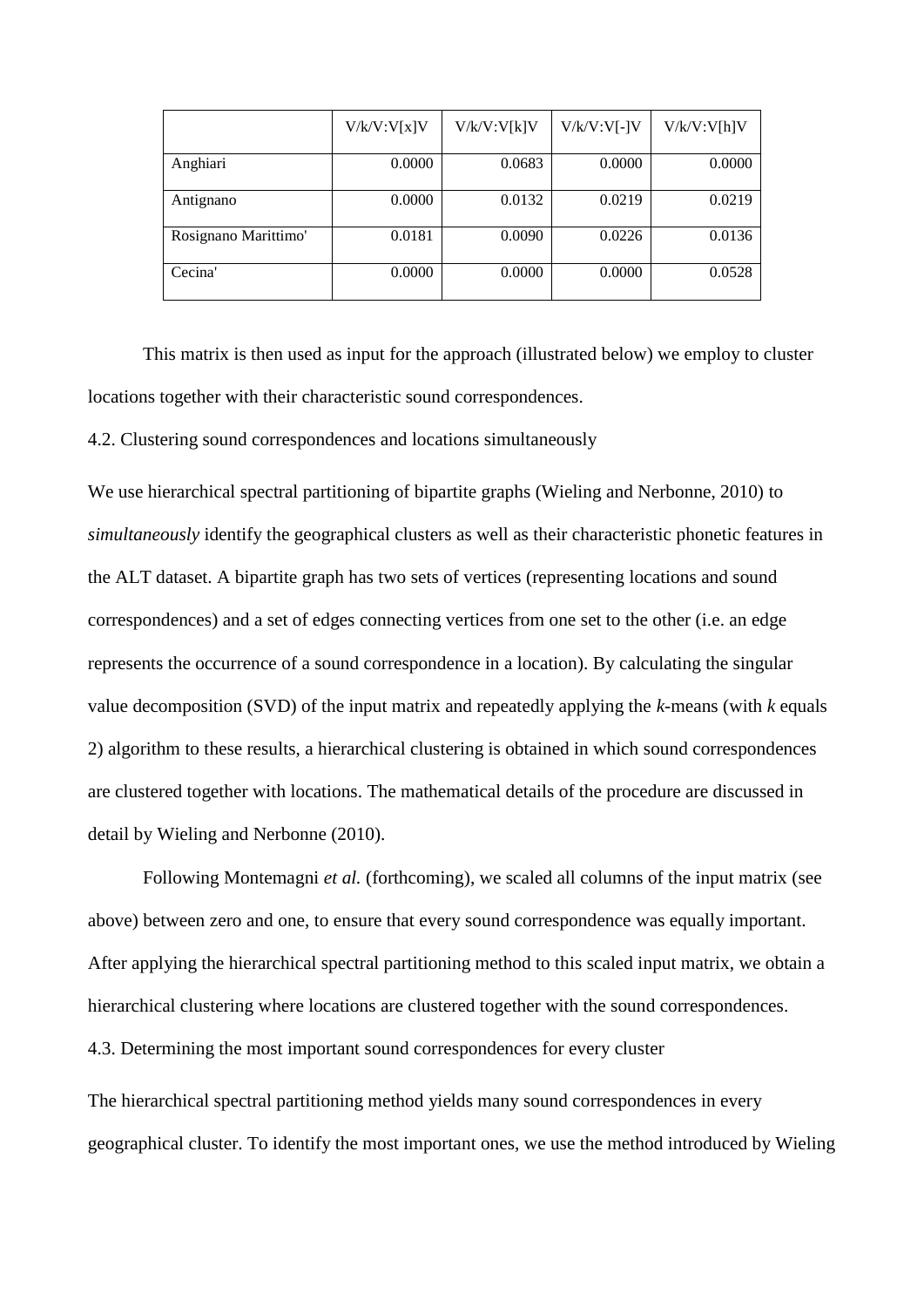and Nerbonne (2011) which is based on calculating the DISTINCTIVENESS and REPRESENTATIVENESS of each SC.

REPRESENTATIVENESS (of a sound correspondence) simply measures how frequently the sound correspondence occurs in the cluster. For example, if there are ten locations in the cluster and the sum of the normalized frequencies equals five, the representativeness is 0.5 (5 divided by 10).

In contrast, the DISTINCTIVENESS of a sound correspondence measures how frequently the sound correspondence occurs within as opposed to outside of the cluster. It also takes the relative size of the cluster into account. For example, if the SC does not occur outside of the cluster, the distinctiveness is maximal (i.e. 1; the sound correspondence perfectly distinguishes the cluster from the others), irrespective of the size of the cluster. Alternatively, if a cluster contains half of the total number of locations and half (or less) of the total sum of the normalized frequencies, the distinctiveness is minimal (i.e. 0; the sound correspondence does not distinguish the cluster at all).

The values of both distinctiveness and representativeness range between zero and one (in the cases we are interested in). In line with Wieling and Nerbonne (2010) we average the representativeness and distinctiveness to obtain the IMPORTANCE value for every individual sound correspondence.

### **5. RESULTS**

In this section, we report the results of applying the hierarchical spectral partitioning method to the selected dataset. In order to assess the contribution of contextual information in reconstructing the spreading of phonetic phenomena, two different experiments have been carried out, respectively based on 16 context-free and on 84 contextualized sound correspondences extracted from the alignments involving the 444 selected NFs. The comparison of these results is expected to shed light on the impact and role, if any, of contextual information in reconstructing the diffusion of spirantization across Tuscany.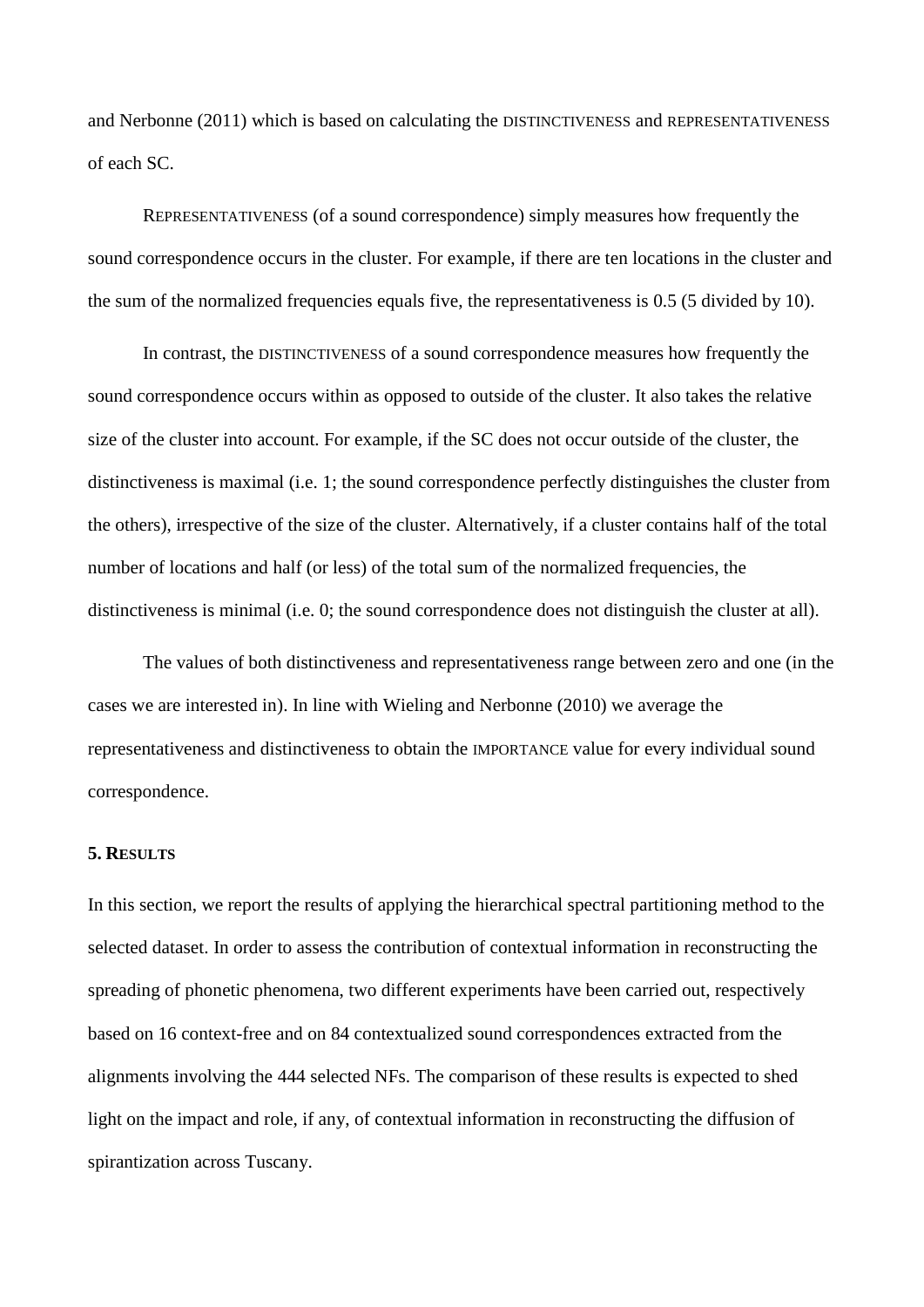## 5.1. Geographical results

In Figure 2, the maps show the geographic visualization of the clustering of Tuscan varieties into five groups obtained by using contextualized SCs (left map) and context-free SCs (right map).

Figure 2 - Geographic visualization of the clusters obtained with contextualized SCs (left map) and context-free SCs (right map). Different shades of darkness indicate different clusters, which also correspond to different steps in the generalization of Tuscan *gorgia*. See text for further remarks.



It is clear that the general pattern is similar in the two maps: the phonetic areas identified are arranged in an onion-like shape built around a big central area covering the province of Florence and propagating in different directions, towards the south (in the province of Siena), east (in the province of Arezzo) and west (covering the provinces of Prato, Pistoia, Lucca up to most part of Pisa and Livorno). Around this central area, there is an external layer.

However, major differences can also be observed between the two maps. Let us first focus on the central area. In the left map, based on contextualized SCs, this area is articulated into different clusters (white, light grey, and two smaller darker grey regions). In the right map, based on context-free SCs, this corresponds to the white cluster with the light grey one (sparse locations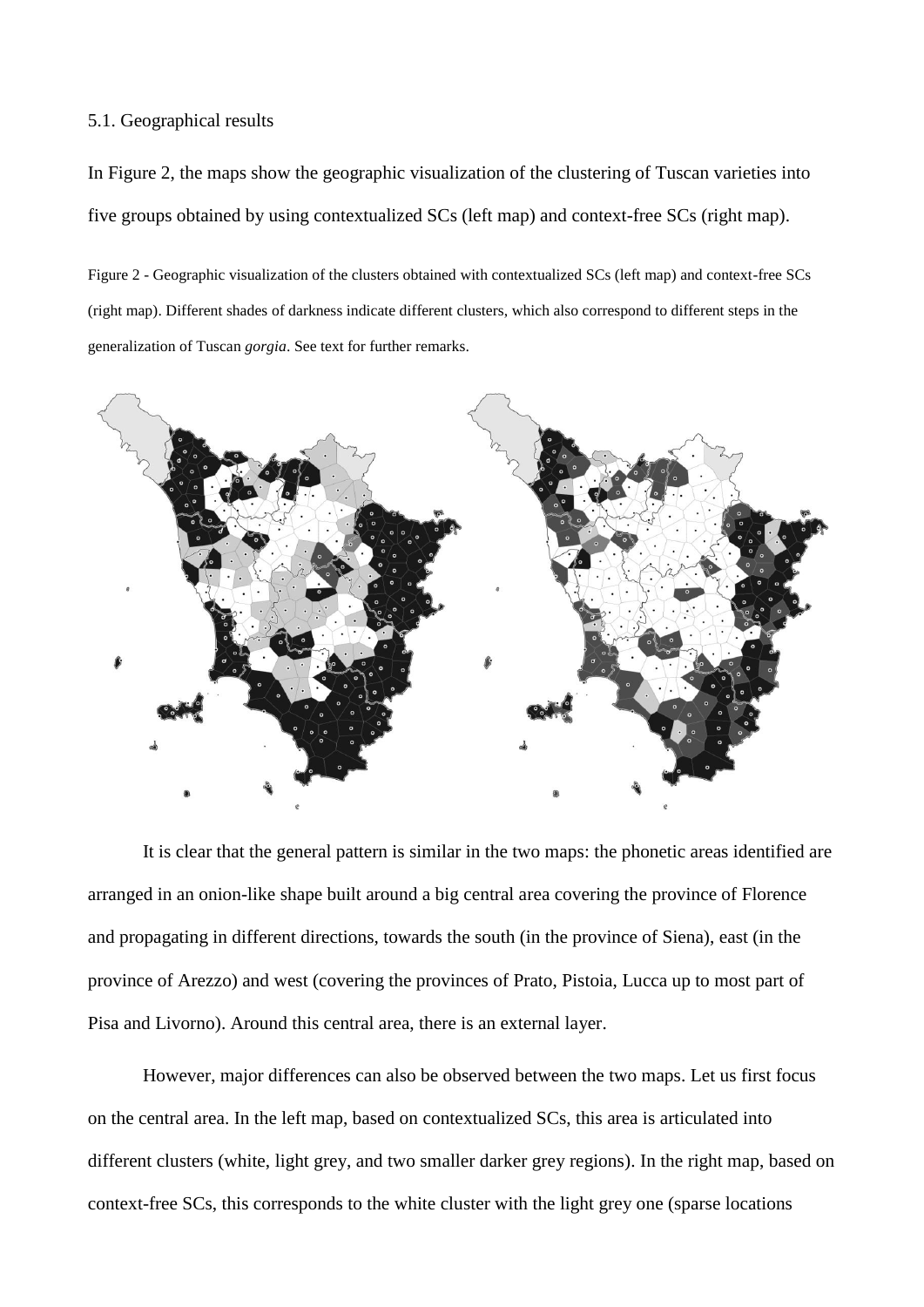around the white core) acting as a kind of transition zone. The reverse appears to hold at the level of the outer layer which has approximately the same geographical coverage in both maps with the following differences: while the left map presents a unique cluster (black), the right map presents a further fragmentation into two clusters (black and dark grey).

#### 5.2. Linguistic results

We turn now to a discussion of the linguistic features underlying the clusters just discussed. In both maps the central area, with Florence as epicenter, is characterized by spirantization phenomena, whereas the features underlying the outer layer correspond to retention of (some) occlusives. Besides this general common trend, the most salient features underlying the clusters identified in the two maps differ significantly.

Let us first focus on the left, contextualized map. Table 2 reports the ranked SCs with associated importance scores for the three main clusters identified. In the first column it can be seen that underlying the white core cluster there are SCs corresponding to spirantization phenomena involving voiced stops /b d g/ as well as /k/ in word initial position. It is also interesting to note the ranking of features here inversely follows the spirantization hierarchy (i.e. with velars being associated with greater importance with respect to dentals and bilabials, and with voiced stops being more important than voiceless ones). The second layer cluster (light grey), in contrast, is characterized by SCs corresponding to prototypical Tuscan *gorgia* (involving voiceless stops in intervocalic context), with extensions to other contexts, e.g. word initial position (second column of Table 2). Interestingly, SCs with /t p/ on the reference side (i.e. standard Italian) are assigned a greater importance than those involving /k/. With respect to the outer layer (third column), corresponding to the white cluster, we observe mainly SCs with occlusive realization: the feature list includes only two spirantized SCs involving the voiceless stop /k/ with a less spirant outcome [x] which are however assigned quite a low rank in the list of ordered sound correspondences (i.e. they appear in the 25th and 27th position respectively).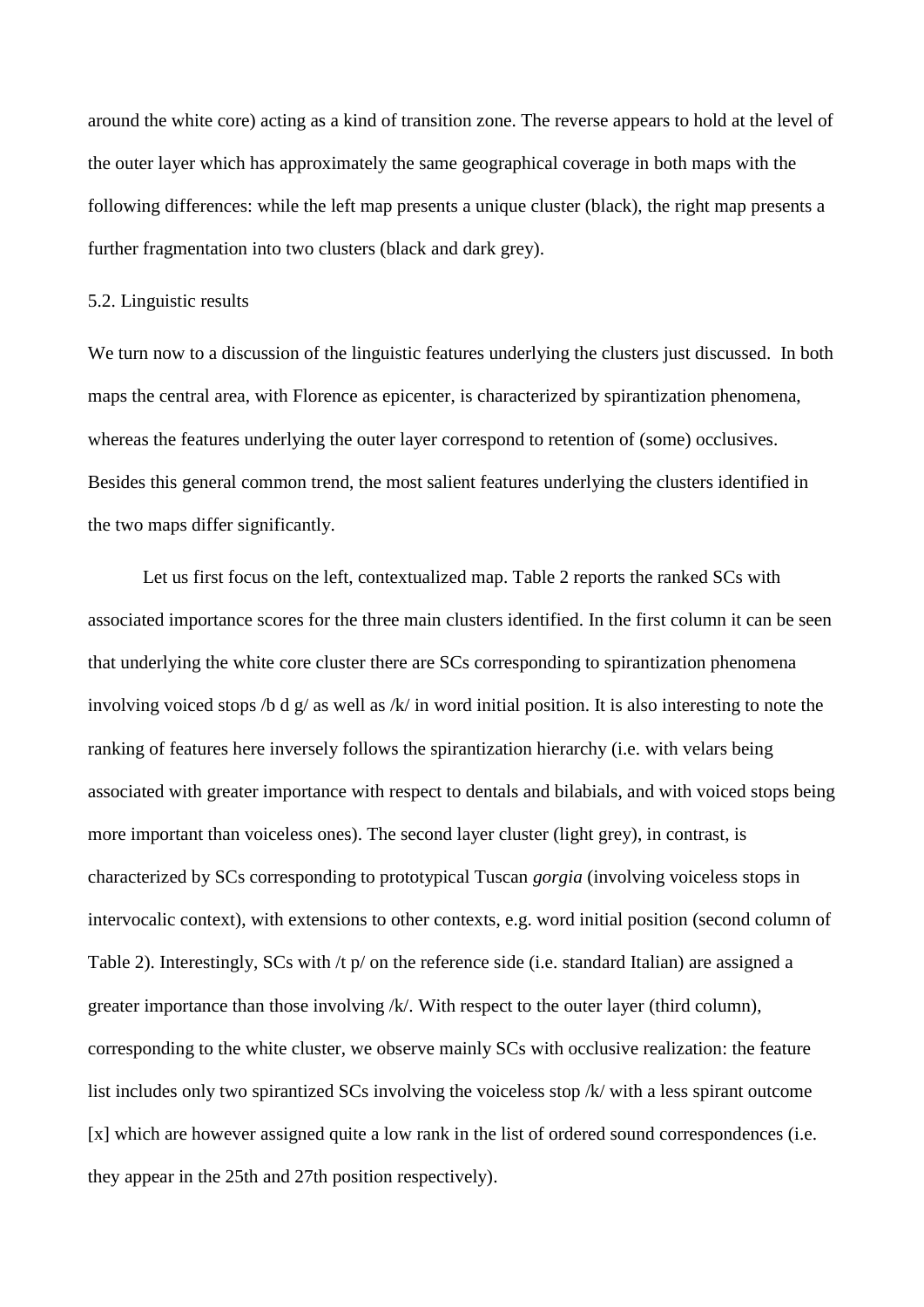Table 2 - Ranked contextualized spirantization-related SCs with associated importance scores (between parentheses) for the three main clusters identified.

| Core cluster (white)           | Second layer cluster (light)            | Marginal cluster (black)        |
|--------------------------------|-----------------------------------------|---------------------------------|
|                                | grey)                                   |                                 |
| 1. $V/g/V:V[\gamma]V(0.319)$   | 1. $V/t/V: V[\theta]V(0.192)$           | $\cdots$                        |
| 2. $V/d/V:V[\delta]V(0.281)$   | 2. $\angle p/V$ : [ $\phi$ ]V (0.164)   | 25. $\angle k/V$ : [x]V (0.134) |
| 3. $\angle k/C$ : [h]C (0.210) | 3. $V/p/V:V[\phi]V(0.152)$              | $26.$                           |
| 4. $\angle k/V$ : [h]V (0.126) | 4. $V/p/C:V[\phi]C(0.144)$              | 27. V/k/V:V[x]V (0.117)         |
| 5. $V/b/C:V[\beta]C (0.112)$   | 5. $\angle t/C$ : [ $\theta$ ]C (0.130) |                                 |
|                                | 6. $V/t/C:V[\theta]C (0.130)$           |                                 |
|                                | 7. $\angle p/B$ : $[\phi]B$ (0.128)     |                                 |
|                                | V/k/V:V[h]V (0.112)<br>8.               |                                 |
|                                |                                         |                                 |

Let us now turn to the clusters of the map on the right, based on context-free SCs. The features underlying the white central cluster correspond to spirantization phenomena involving both voiceless and voiced stops. They are reported in Table 3 (first column) with the associated importance scores:

Table 3 - Ranked context-free spirantization-related SCs with associated importance scores (between parentheses) for the three main clusters identified.

| Core cluster (white)           | Second layer         | Marginal cluster (dark | Marginal cluster    |
|--------------------------------|----------------------|------------------------|---------------------|
|                                | cluster (light grey) | grey)                  | (black)             |
| /t/:[h] $(0.500)$              | /k/:[x] $(0.197)$    | 1. /t/:[t] $(0.196)$   | $/k$ :[k] $(0.178)$ |
| 2. $/d$ : [ $\delta$ ] (0.484) |                      | 2. $/p/[p]$ (0.148)    |                     |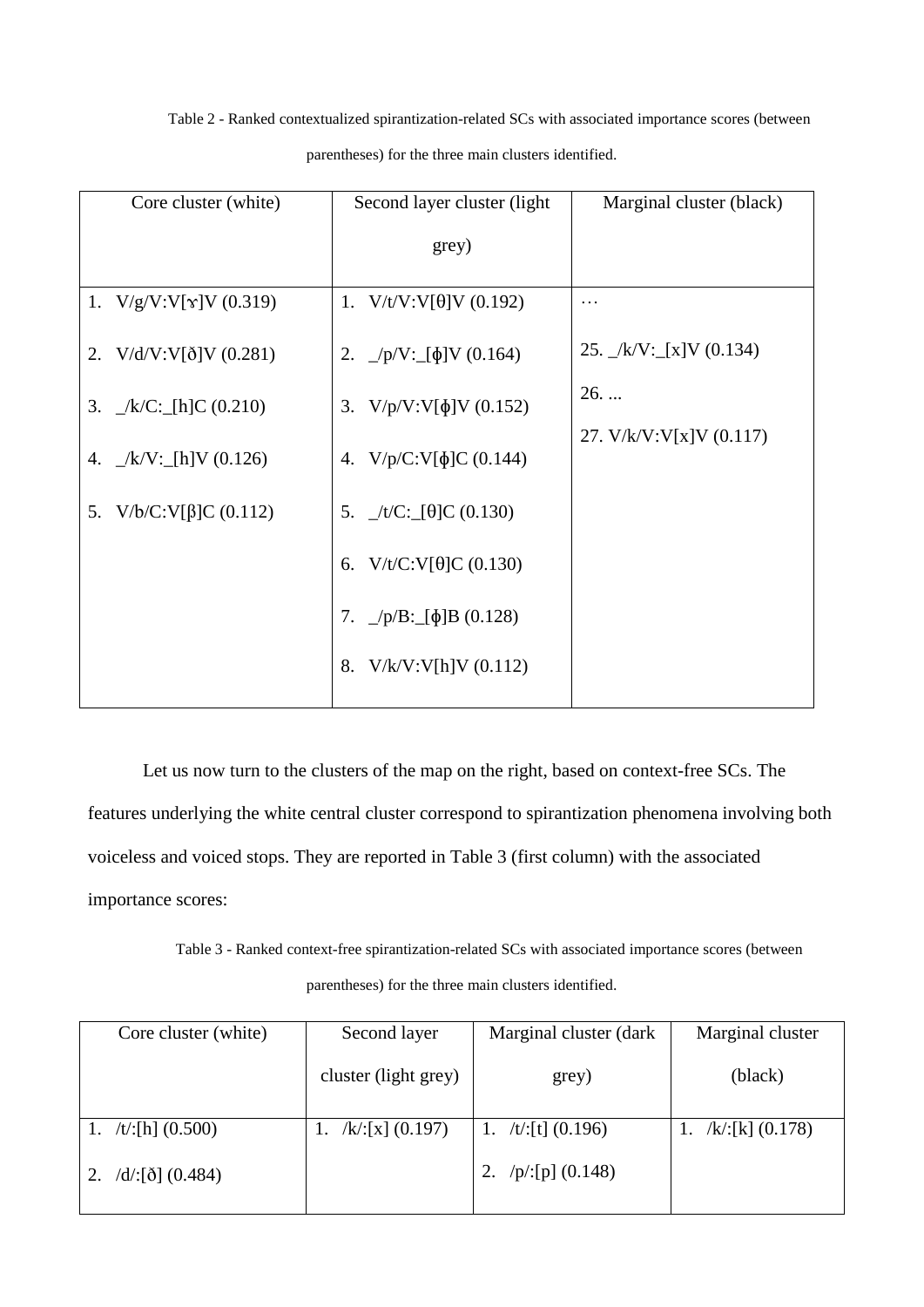| Core cluster (white)        | Second layer         | Marginal cluster (dark    | Marginal cluster |
|-----------------------------|----------------------|---------------------------|------------------|
|                             | cluster (light grey) | grey)                     | (black)          |
| 3. /t/:[ $\theta$ ] (0.449) |                      | $/b$ :[b] (0.096)<br>3.   |                  |
| 4. $/p/:[\phi]$ (0.421)     |                      | $/d$ :[d] $(0.094)$<br>4. |                  |
| 5. $/b: [\beta] (0.421)$    |                      | /g/[g](0.091)<br>5.       |                  |
| 6. $/g'[x]$ (0.405)         |                      |                           |                  |
| 7. $/k/[h]$ (0.259)         |                      |                           |                  |
| 8.<br>/t/:[ø] $(0.178)$     |                      |                           |                  |
|                             |                      |                           |                  |

The light grey cluster (covering sparse locations around the white core) is characterized by just one SC involving /k/ with a less spirant outcome (see the second column). Proceeding towards the external area, the features underlying the black and dark grey external clusters correspond to retention of stop consonants (occlusives) (see columns 4 and 3 respectively). In particular, whereas the most external cluster is characterized by a single SC only, which is /k/:[k], corresponding to the first stop originally affected by Tuscan *gorgia*, the ranked SCs of the dark grey cluster involve the remaining voiced and voiceless stops. Contrary to the results obtained starting from contextualized SCs, in Table 3 it can be noticed that the ordering of features within each cluster does not appear to reflect the spirantization hierarchy.

By comparing the linguistic results obtained with and without contextual information it is now possible to better assess its role in the reconstruction of the spreading of spirantization phenomena across Tuscany. With contextualized SCs (left map), the spirantization area (with Florence as epicenter) is articulated into different clusters, inversely reflecting the evolution of the phenomenon across the Tuscan consonantal phonology. The most important features distinguishing the core cluster (white) correspond to the most recent spirantization phenomena involving voiced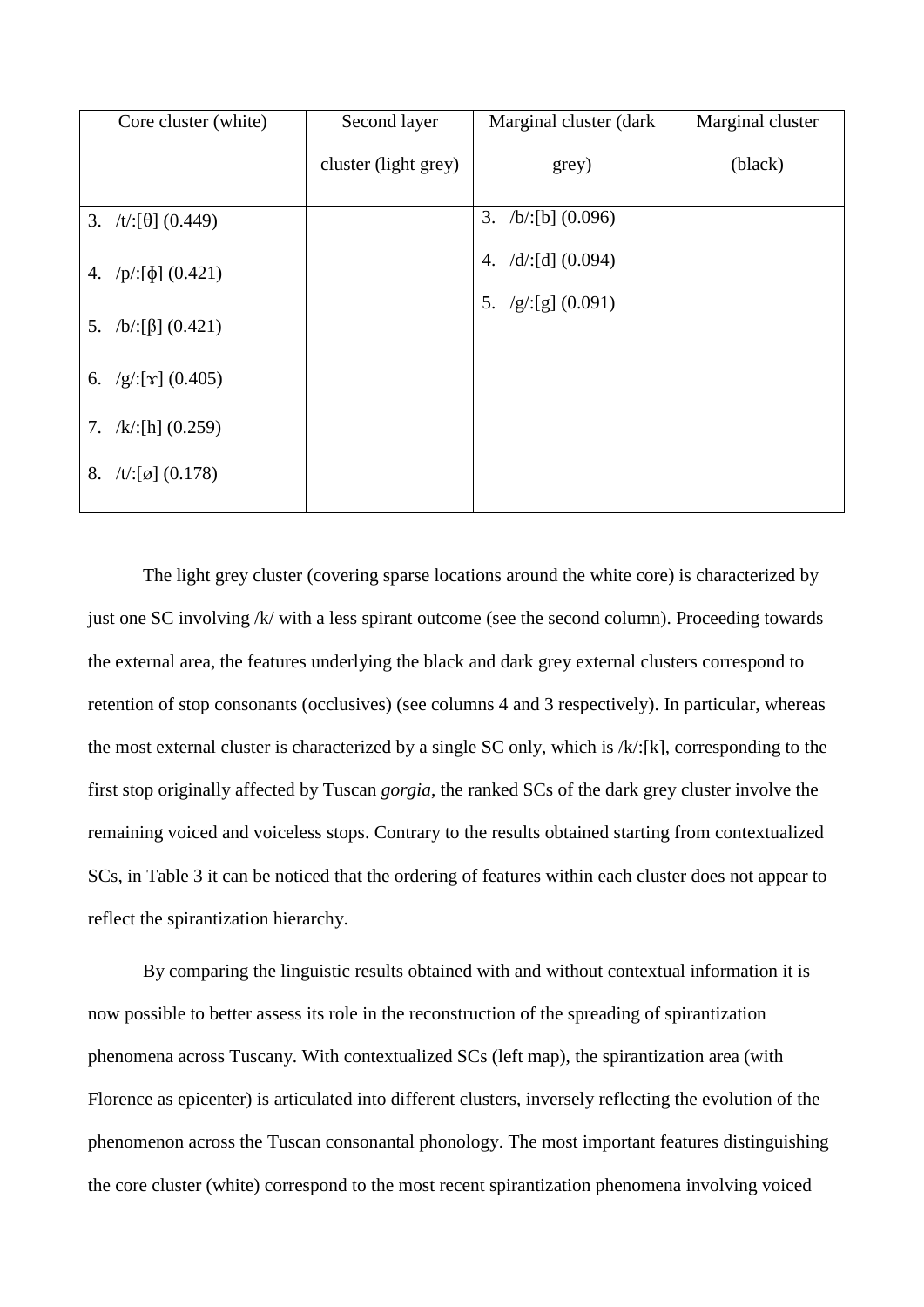stops and voiceless ones (only /k/) in non-canonical contexts, whereas the cluster immediately surrounding the core cluster is characterized by spirantization of voiceless stops (intervocalically and elsewhere). Using context information, the marginal area presents itself as a unique cluster, mainly characterized by retention of occlusive outcomes.

The result obtained without context information combines a compact spirantization area (with Florence as epicenter), involving both voiceless and voiced stops, with a marginal area characterized by retention of occlusive outcomes articulated into two clusters (the most internal cluster is characterized by the retention of occlusive outcome for all stops except /k/, which is associated with the most external cluster).

The results sketched above show that context information plays a central role: sound changes are recognized to be conditioned by phonetic context, as we saw in the case of Tuscan *gorgia*. Methodologically, we note that the approach used in this study has successfully detected the influence of context automatically. Contextualized SCs enable the detection of a linguistically wellfounded and articulated picture, both at the level of regional coherence and the underlying linguistic features. In particular, using contextualized SCs we were able to "reconstruct" the spreading of spirantization phenomena through Tuscan consonantal phonology, i) by originally involving the velar stop /k/, then /p/ and /t/ up to the voiced stops /b/, /d/, and /g/, and ii) through different types of contexts, i.e. intervocally in medial word position but also as realization of a sandhi effect. In fact, going from the core to the outer layer, the important features associated with each cluster inversely follow the spirantization hierarchy. While the core area is characterized by the most advanced and recent spirantization phenomena, in the other layers spirantization is progressively restricted to voiceless plosives, with only  $/k$  being involved with quite a low salience in the external layer. By gradually moving away from the core, we first observe clusters characterised by SCs involving  $/p/$ ,  $/t/$ , then by  $/k/$  with progressively fewer spirant outcomes. Without contextual information, a more static picture emerges, with a single spirantization cluster.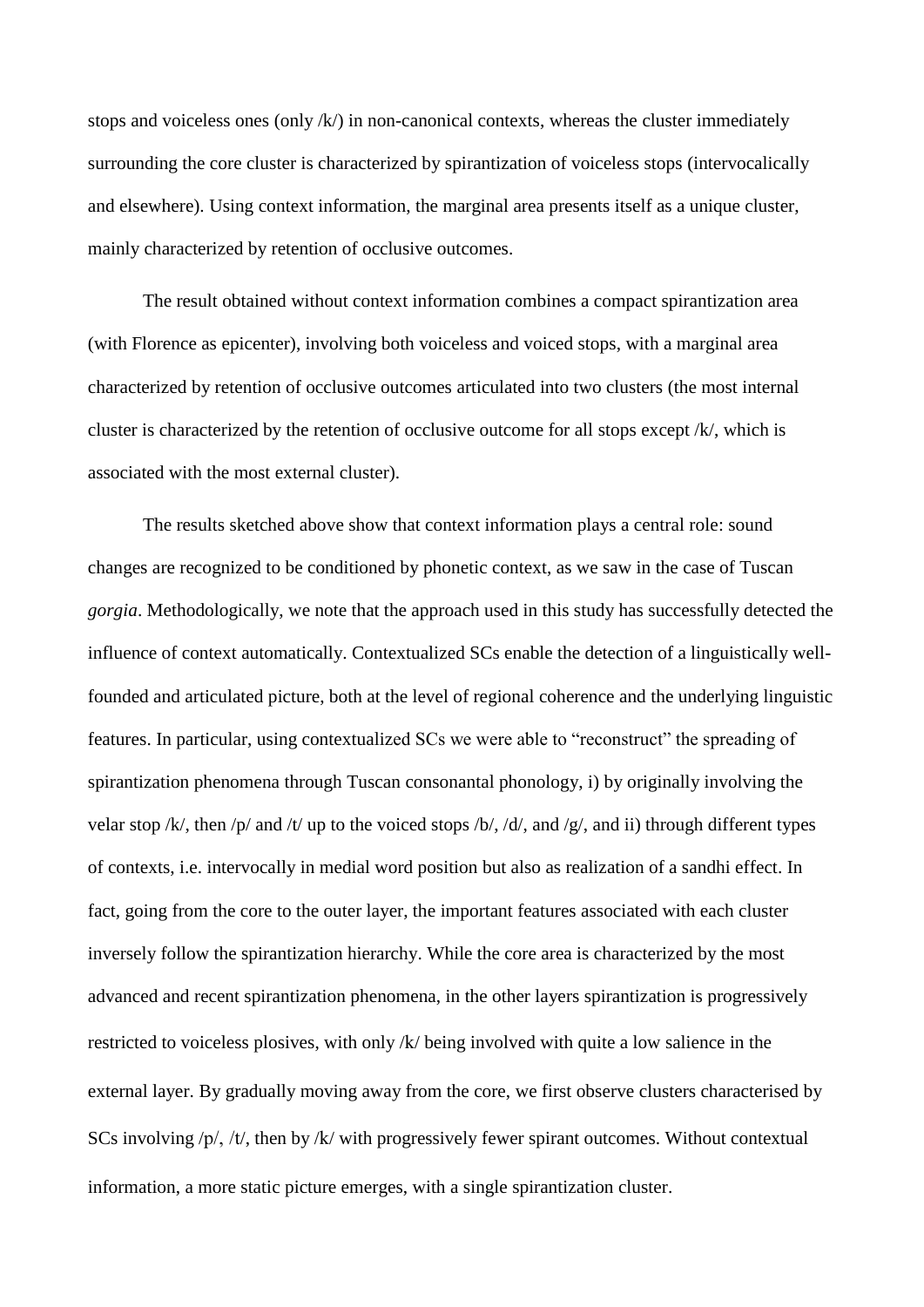In order to assess the reliability of the features identified, consider now the geographic distribution of SCs instantiating spirantization phenomena involving voiceless and voiced stops and their spirantized counterpart intervocalically. In the maps in Figure 3, the frequency of occurrence of each SC class is represented in terms of increasing darkness: areas characterized by a higher frequency are colored with light greys, whereas the reverse holds for less frequent features. The maps in the two rows report the distribution of voiceless and voiced spirantization, respectively, occurring in intervocalic context. One can see that the core area around Florence is characterized by the spirantization of both voiceless and voiced stops, whereas the area surrounding it is characterized by voiceless spirantization only.

Figure 3 - Geographic distribution of SCs involving voiceless and voiced stops and their spirantized counterpart intervocalically



A comparative analysis of the areal distribution of these features reflects the spirantization hierarchy as reported in the literature (see Section 2):

1. voiceless spirantization (maps in the top row) is more widespread than voiced spirantization (maps in the bottom row);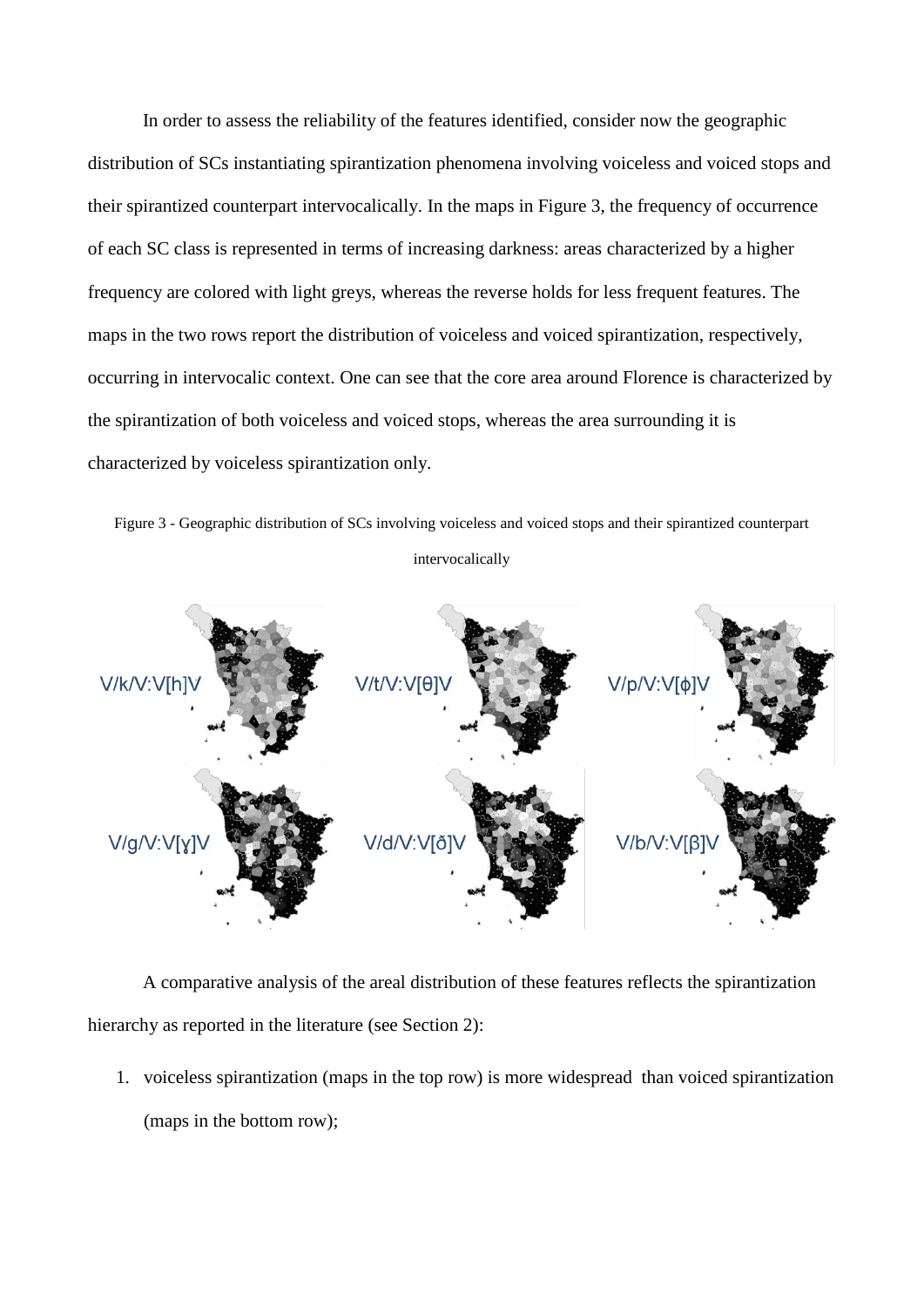2. the same holds within each row, namely  $/k$  >  $/t$  >  $/t$  and  $/g$  >  $/d$  >  $/b$ : i.e. spirantization affects the velar to a greater extent than it does the dental, which in turn is affected more than the bilabial (velar  $>$  dental  $>$  bilabial).

Figure 4 - Map showing the weakening of intervocalic /k t p/ in Tuscany from Giannelli and Savoia (1978)



This global analysis of the phonetic features underlying the dialectal clusters identified is in line with the primary texts on the topic of Tuscan *gorgia* (see Section 2). Tuscan spirantization originally arose in Florence and spread rapidly in different respects: geographically, by propagating from Florence in all directions, especially southward and westward; and phonologically, by originally involving the velar stop /k/, then /p/ and /t/ up to the voiced stops /b/, /d/ and /g/. This is even more evident by comparing the maps in Figure 2 with the map in Figure 4 from Giannelli and Savoia (1978), visually showing the weakening (carried out in terms of spirantization and/or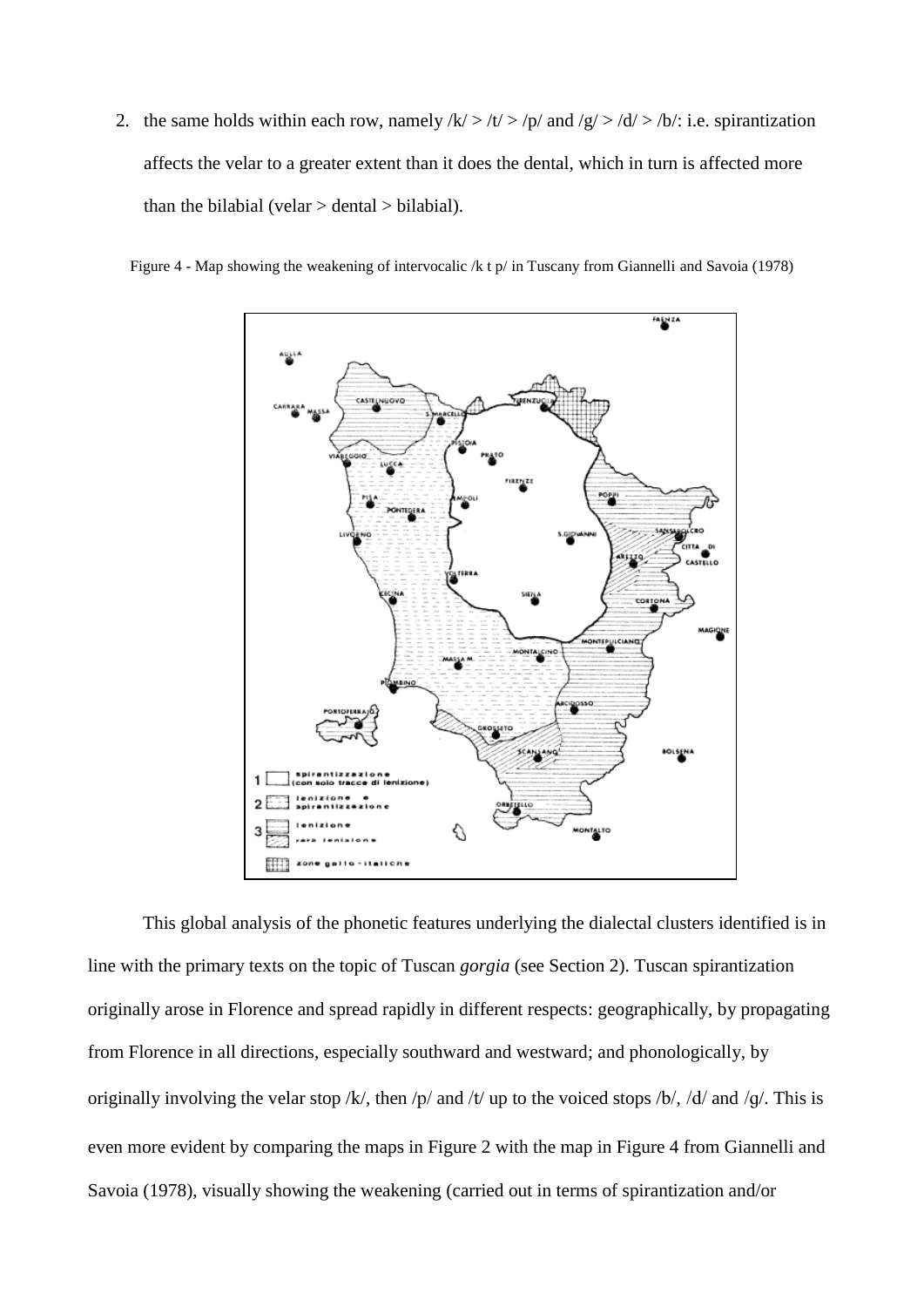lenition/voicing) of intervocalic /k t p/ in Tuscany. The white central area corresponds to the spirantization area, whereas the contiguous area on the west side is characterized by the cooccurrence of spirantization and lenition/voicing phenomena suggesting that we are in front of two different patterns of spirantization.

5.3. Old vs. young speakers

Results described in the previous sections show that spirantization in Tuscany is still a native and vital feature, quite resistant to standardization. Giannelli and Savoia (1978, 1980) report that the recent accelerated development and spread of Florentine spirantization throughout Tuscany is increasingly typical of younger generations. This issue can be further investigated on the basis of the ALT corpus, by exploiting one of the main features of this dataset, i.e. the fact that in every location multiple speakers were interviewed (between 4 and 29) and therefore that each PV is anchored to a given location, but also to a specific speaker. To investigate whether and to what extent Tuscan spirantization also spread demographically across generations, we grouped the speakers in an old age group (born in 1930 or earlier – 1930 was the median year of birth) and a young age group (born after 1930). For every age group, we used the phonetic variant testified by the majority of the speakers in the respective group. In this case, we focused on contextualized SCs only.

It turned out that the general clustering pattern is the same across the two age groups with minor differences observed at the level of underlying features. The same typology of features underlies the major clusters for both young and old speakers, albeit with different frequencies associated with different individual features, which is therefore reflected both in the ranking and the importance score assigned to them. In particular, young speakers appear to use the most innovative SCs more than old speakers do, i.e. in the core spirantization cluster, SCs involving voiced stops /g d b/ (as opposed to voiceless ones), and in the external spirantization cluster, SCs involving /p t/ (as opposed to /k/). Different causes may be hypothesized to underly this result. First, according to Giannelli and Savoia (1978, 1980) the spreading of spirantization in young generations is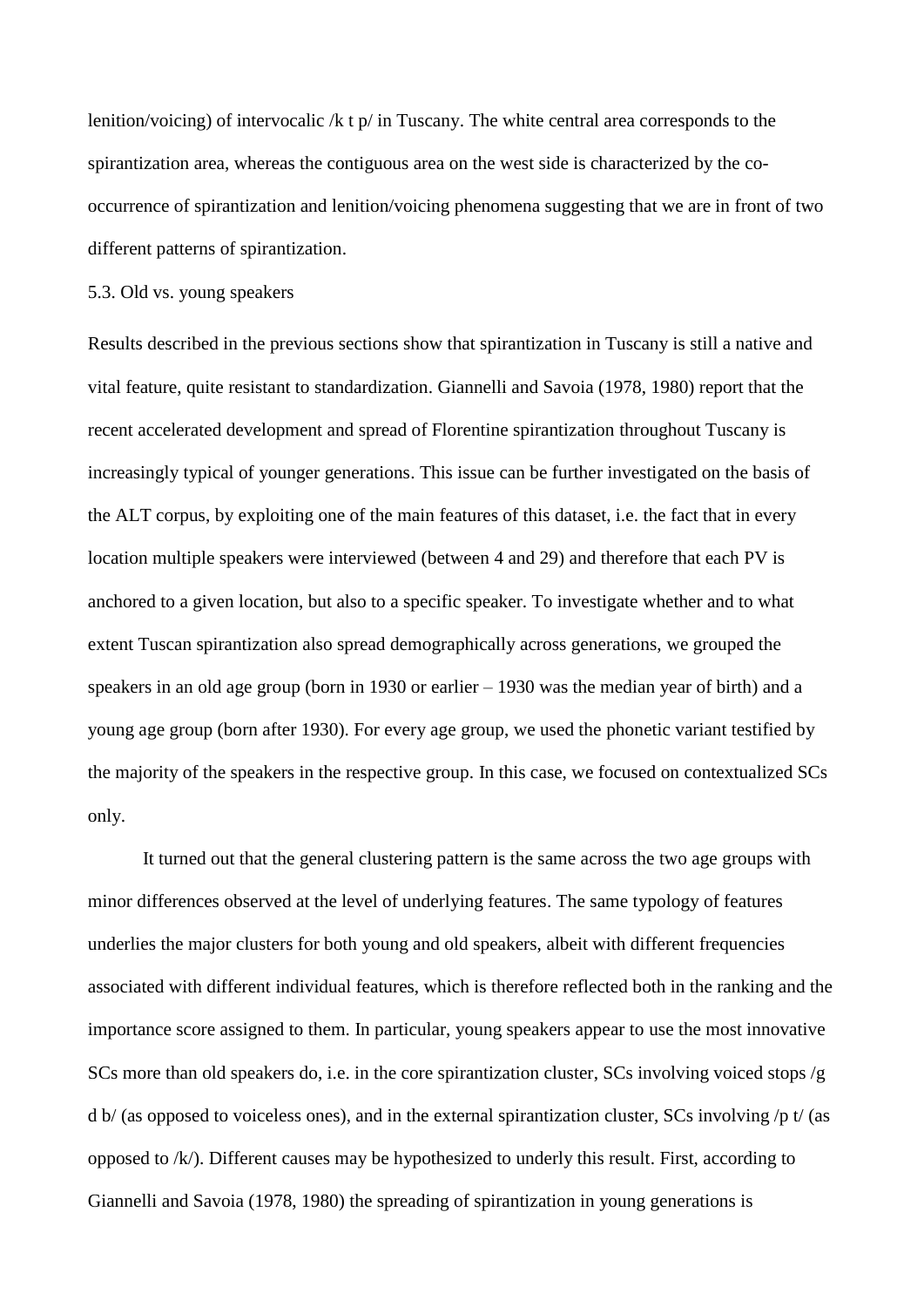particularly evident in careless, colloquial, fast speech, while ALT data were elicited on the basis of a questionnaire focused on lexico-semantic variation, so that careless, informal and emotive pronunciations are rarely reported in the ALT corpus. In fact, besides specific lexically-oriented questionnaire items, the ALT data do not systematically record phonetic differences among language registers. Second, it should also be considered that the phonetic transcription in ALT is coarse-grained, and finer distinctions between different spirantization degrees are not accounted for.

#### **6. CONCLUSION**

In this paper, we showed that the method of spectral partitioning of bipartite graphs applied to synchronic dialectal data can effectively be used to investigate diachronic phonetic processes. This was illustrated through a case study carried out on Tuscan dialects, focusing on the phenomenon of spirantization with a specific view to the so-called Tuscan *gorgia.* It turned out that a careful analysis of the sound correspondences involving voiceless and voiced stops provides truly valuable information for the reconstruction of the diachronic process of spirantization. In particular, we tracked the evolution of the spirantization phenomenon in several respects. First, we tracked spirantization geographically, across Tuscany from the influential center of Florence to the peripheral areas. Second, we tracked it phonologically, from voiceless to voiced stops, and within each voicing class from velars to dentals and then to bilabials. Finally, we tracked it demographically, with young speakers using the most innovative sound correspondences more than old speakers. The fact that these results are in line with the literature on the topic of Tuscan *gorgia* demonstrates the potential of the method of spectral partitioning of bipartite graphs with respect to the reconstruction of diachronic processes starting from diatopically distributed synchronic dialectal data. On the technical side, this study gave us the opportunity to test impact and role of a contextualised representation of SCs which led to a better founded analysis of phonetic patterns of dialectal variation.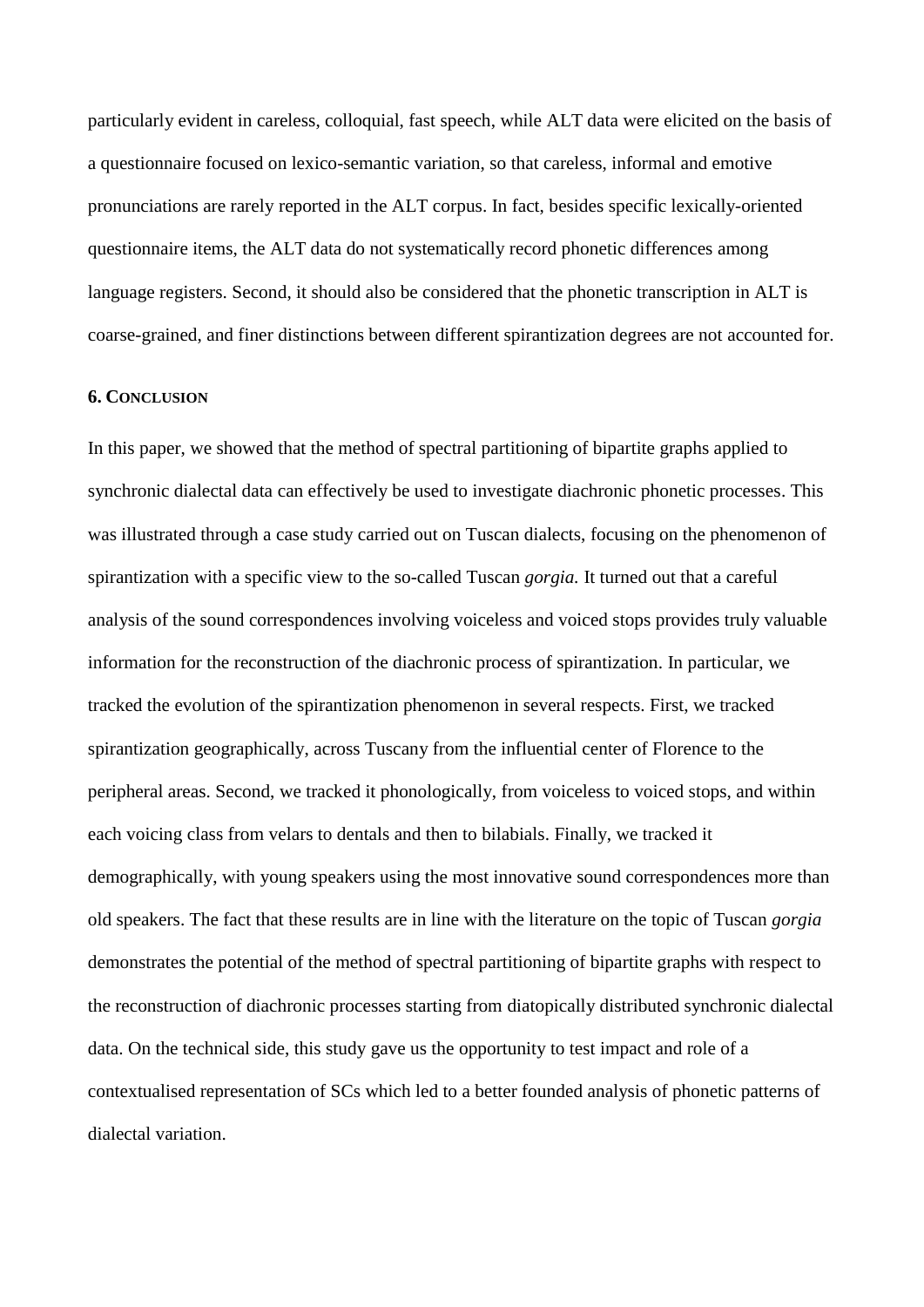# **Acknowledgements**

The research reported in this paper was carried out in the framework of the Short Term Mobility program of international exchanges funded by the National Council of Research (CNR, Italy).

#### **Bibliography**

BAFILE 1997 = BAFILE LAURA, *La spirantizzazione toscana nell'ambito della teoria degli elementi*, in AA.VV. (Italian "various authors"), *Studi linguistici offerti a G. Giacomelli dagli amici e dagli allievi*, Firenze, Unipress, 1997, pp. 27–38.

CHURCH ‒ HANKS 1990 = KENNETH CHURCH ‒ PAUL HANKS, *Word association norms, mutual information, and lexicography*, in «Computational Linguistics», 16 (1), 1990, pp. 22-29.

- CUCURULLO *et al.* 2006 = SEBASTIANA CUCURULLO SIMONETTA MONTEMAGNI MATILDE PAOLI ‒ EUGENIO PICCHI ‒ EVA SASSOLINI, *Dialectal resources on-line: the ALT-Web experience*, in Proceedings of the 5th International Conference on Language Resources and Evaluation (LREC-2006), 24-26 May 2006, Genova, Italy, pp. 1846-1851.
- LEVENSHTEIN 1965 = VLADIMIR LEVENSHTEIN, *Binary codes capable of correcting deletions, insertions and reversals*, in «Doklady Akademii Nauk SSSR», 163, 1965, pp. 845-848.
- GIACOMELLI *et al.* 2000 = GABRIELLA GIACOMELLI LUCIANO AGOSTINIANI PATRIZIA BELLUCCI LUCIANO GIANNELLI - SIMONETTA MONTEMAGNI - ANNALISA NESI - MATILDE PAOLI -EUGENIO PICCHI ‒ TERESA POGGI SALANI (eds.), *Atlante Lessicale Toscano*, Lexis Progetti Editoriali, Roma, 2000.

GIANNELLI 2000 = LUCIANO GIANNELLI, *Toscana*, Pacini Editore, Pisa, 2000 (1976, first edition).

- GIANNELLI ‒ SAVOIA 1978 = LUCIANO GIANNELLI ‒ LEONARDO M. SAVOIA, *L'indebolimento consonantico in Toscana (I.)*, in «Rivista Italiana di Dialettologia», Vol. 2, 1978, pp. 23-58.
- GIANNELLI ‒ SAVOIA 1980 = LUCIANO GIANNELLI ‒ LEONARDO M. SAVOIA, *L'indebolimento consonantico in Toscana (II.)*, in «Rivista Italiana di Dialettologia», Vol. 4, 1979-80, pp. 38- 101.
- HAJEK 1996 = JOHN HAJEK, *La Gorgia Toscana and the Problem of Spirantization in Tuscany*, in J.- P. Köster (ed.), *Beiträge zur Phonetik und Linguistik 46*, University of Trier, pp. 5-60.

HALL 1949 = HALL R. A., JR., *A note on gorgia Toscana*, «Italica», 26, 1949, pp. 64–71.

IZZO 1972 = IZZO, H. J. *Tuscan and Etruscan*, University of Toronto Romance Series, 20. Toronto: University of Toronto Press, 1972.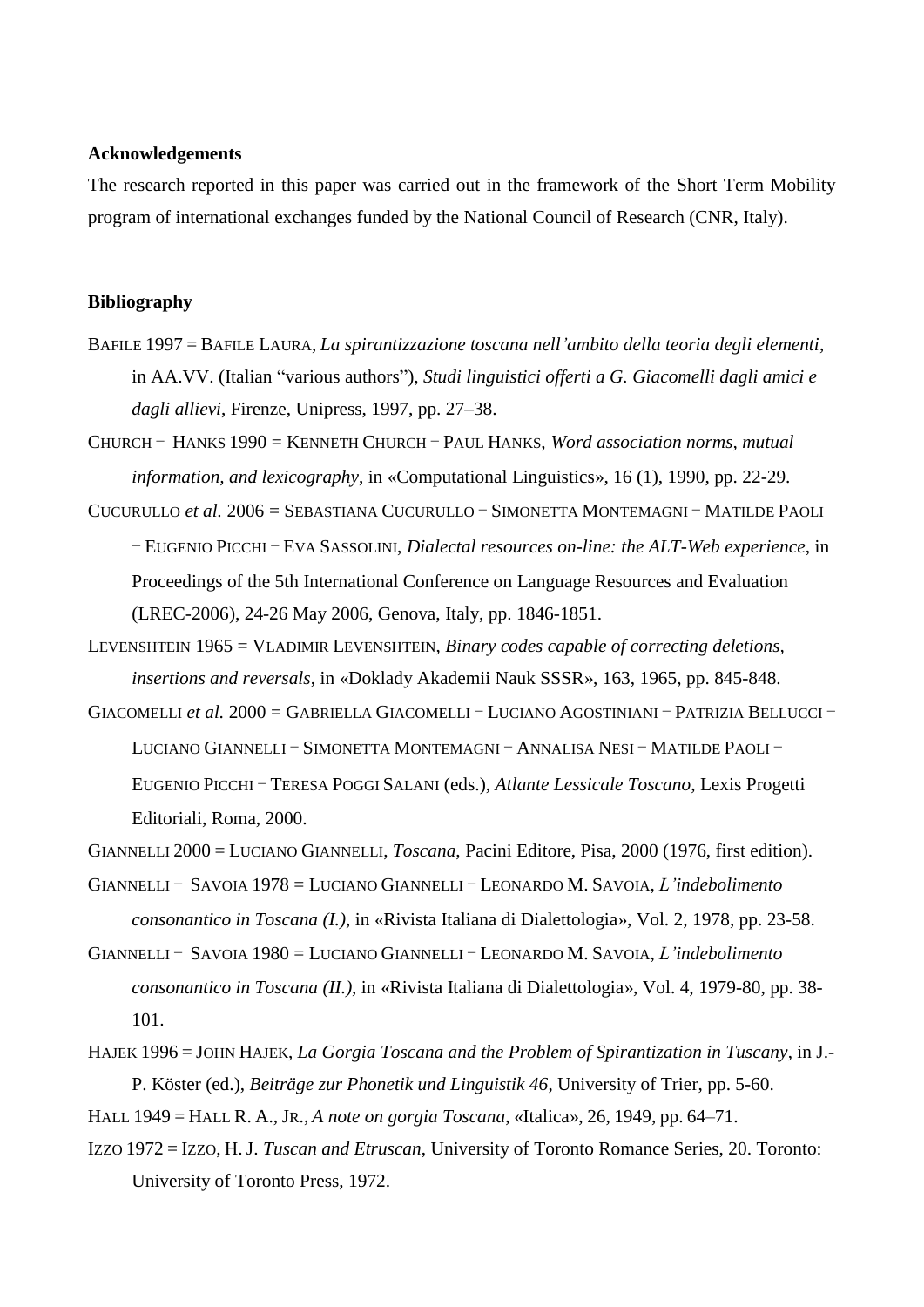- MAROTTA 2001 = MAROTTA GIOVANNA, *Non solo spiranti. La "gorgia toscana" nel parlato di Pisa*, «L"Italia Dialettale», 62 (1), 2001, pp. 27–60.
- MONTEMAGNI 2007 = SIMONETTA MONTEMAGNI, *Patterns of phonetic variation in Tuscany: using dialectometric techniques on multi-level representations of dialectal data*, in P. OSENOVA *et al.* (eds.) *Proceedings of the Workshop on Computational Phonology at RANLP-2007*, 26 September 2007, Borovetz, Bulgaria, pp. 49-60.
- MONTEMAGNI 2008 = SIMONETTA MONTEMAGNI, *The space of Tuscan dialectal variation. A correlation study*, in «International Journal of Humanities and Arts Computing», Edinburgh University Press, Oct 2008, Vol. 2, No. 1-2, pp. 135-152.
- MONTEMAGNI *et al.* forthcoming = SIMONETTA MONTEMAGNI MARTIJN WIELING BOB DE JONGE JOHN NERBONNE, *Patterns of Language Variation and Underlying Linguistic Features: A New Dialectometric Approach*. To appear in N. de Blasi (ed.) *La variazione nell'italiano e nella sua storia. Varietà e varianti linguistiche e testuali. Proceedings volume of Congresso della Società Internazionale di Linguistica e Filologia Italiana*, (XI Congresso SILFI) Naples, Oct. 5-7, 2010.
- NERBONNE *et al.* 1999 = JOHN NERBONNE WILBERT HEERINGA PETER KLEIWEG, *Edit Distance and Dialect Proximity*, in D. Sankoff, J. Kruskal (eds.), *Time Warps, String Edits and Macromolecules: The Theory and Practice of Sequence Comparison*, Stanford, CSLI Press., pp. v-xv.
- PELLEGRINI 1977 = GIOVAN BATTISTA PELLEGRINI, *Carta dei Dialetti d'Italia*, Pisa, Pacini Editore, 1977.
- ROHLFS 1930 = ROHLFS G., *Vorlateinische Einflüsse in den Mundarten des heutigen Italiens?*, «Germanischromanische Monatsschrift», 18, 1930, pp. 37–56.
- SORIANELLO 2001 = SORIANELLO P., *Un'analisi acustica della "gorgia" fiorentina*, «L"Italia Dialettale», 62(1), 2001, pp. 61–94.
- SZMRECSANYI (submitted) = BENEDIKT SZMRECSANYI, *Forests, trees, corpora, and dialect grammars*, submitted to Szmrecsanyi and Wälchli (eds)., *Aggregating dialectology and typology: linguistic variation in text and speech, within and across languages* (working title). Berlin: de Gruyter.
- WIELING *et al.* 2009 = MARTIJN WIELING JELENA PROKIC JOHN NERBONNE, *Evaluating the pairwise string alignment of pronunciations*, in L. BORIN, P. LENDVAI (eds.), *Language Technology and Resources for Cultural Heritage, Social Sciences, Humanities, and Education* (LaTeCH - SHELT&R 2009), EACL-2009 Workshop, Athens, 30 March 2009, pp. 26-34.